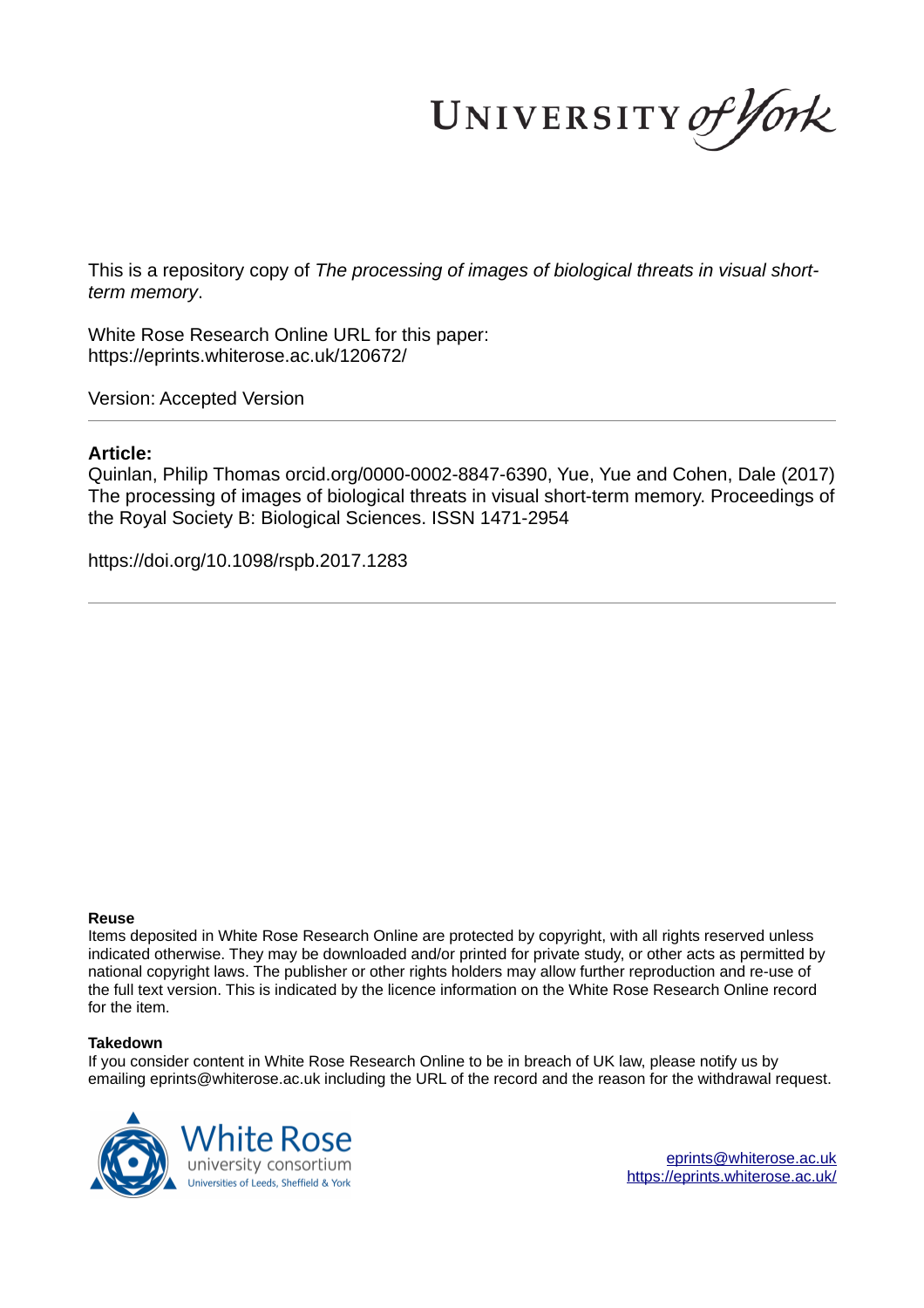# **PROCEEDINGS OF** THE ROYAL SOCIETY B **BIOLOGICAL SCIENCES**

# The processing of images of biological threats in visual short-term memory

| Journal:                      | Proceedings B                                                                                                                                                                     |
|-------------------------------|-----------------------------------------------------------------------------------------------------------------------------------------------------------------------------------|
| Manuscript ID                 | RSPB-2017-1283.R1                                                                                                                                                                 |
| Article Type:                 | Research                                                                                                                                                                          |
| Date Submitted by the Author: | n/a                                                                                                                                                                               |
| Complete List of Authors:     | Quinlan, Philip; The University of York, Psychology<br>Yue, Yue; Liverpool Hope University, Psychology<br>Cohen, Dale; The University of North Carolina at Wilmington, Psychology |
| Subject:                      | Cognition < BIOLOGY                                                                                                                                                               |
| Keywords:                     | Visual short-term memory, memory for biological threats, emotional<br>memory enhancement, emotional distinctiveness                                                               |
| Proceedings B category:       | Neuroscience & Cognition                                                                                                                                                          |
|                               |                                                                                                                                                                                   |

| <b>SCHOLARONE</b> <sup>®</sup> |  |
|--------------------------------|--|
| <b>Manuscripts</b>             |  |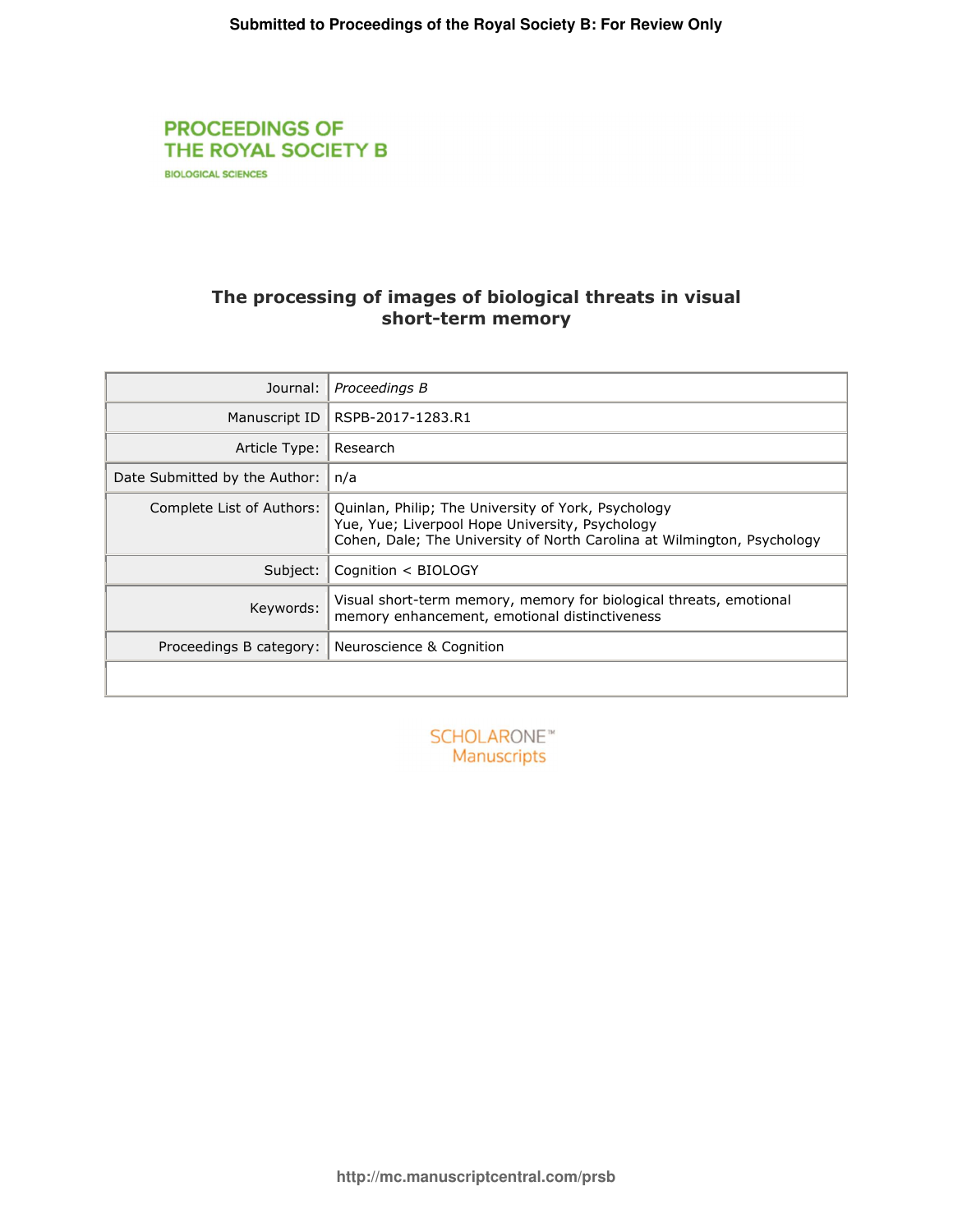Running Head: Biological threats and VSTM

The processing of images of biological threats in visual short-term memory

Philip T. Quinlan

The University of York, UK

Yue Yue

Liverpool Hope University, UK

Dale J. Cohen

The University of North Carolina at Wilmington, USA

**Author Note** 

Please address any correspondence regarding the work to Philip Quinlan, Department of Psychology, The University of York, Heslington York, North Yorkshire, YO10 5DD, UK. Email:  $\frac{\text{philip.}$  quinlan@york.ac.uk. We would like to express our sincere thanks to David Watson for help with using MATLAB.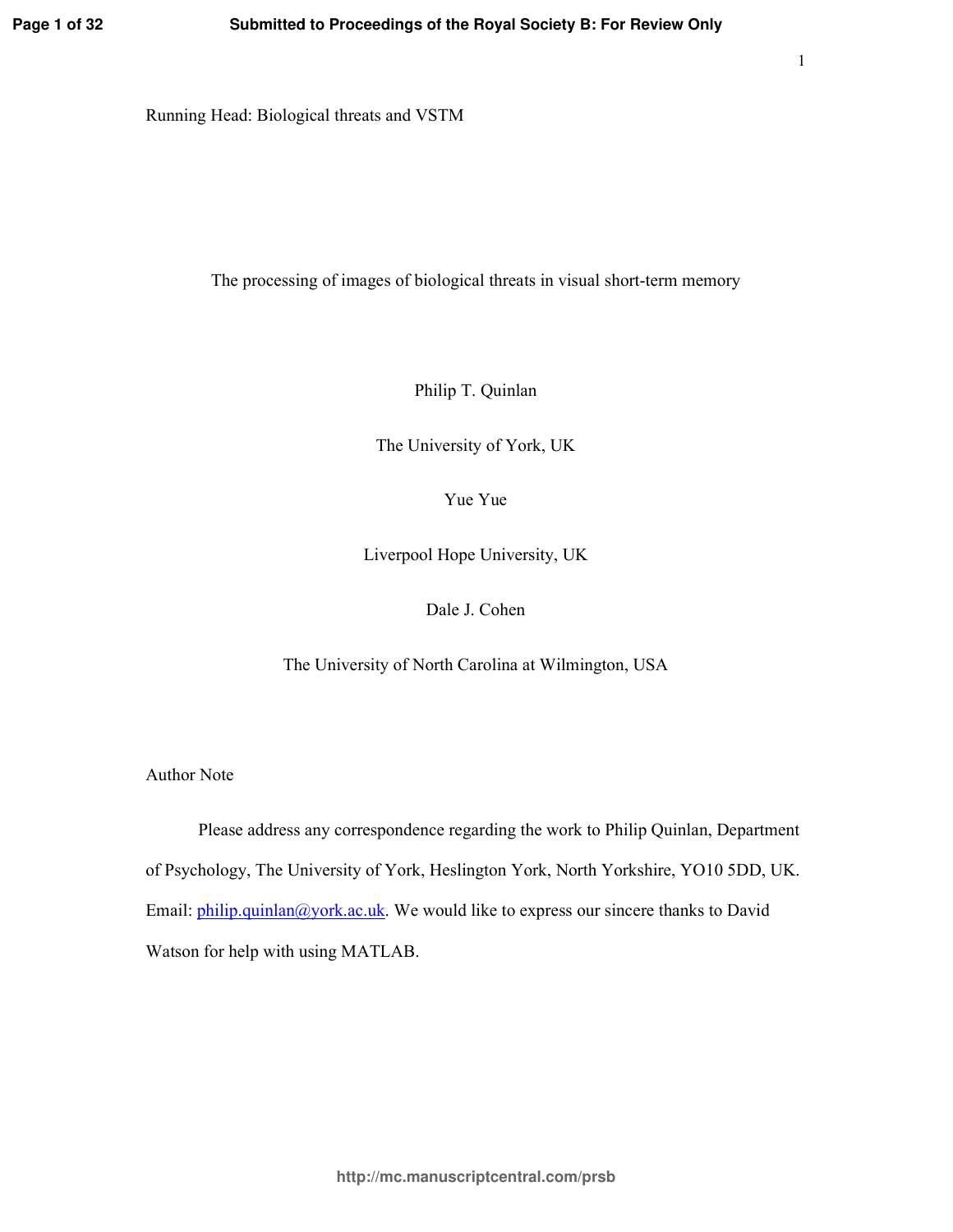## **Abstract**

The idea that there is enhanced memory for negatively, emotionally charged pictures was examined. Performance was measured under rapid, serial visual presentation (RSVP) conditions in which, on every trial, a sequence of six photo-images was presented. Briefly after the offset of the sequence, two alternative images (a target and a foil) were presented and participants attempted to choose which image had occurred in the sequence. Images were of threatening and non-threatening cats and dogs. The target depicted either an animal expressing an emotion distinct from the other images, or the sequences contained only images depicting the same emotional valence. Enhanced memory was found for targets that differed in emotional valence from the other sequence images, compared to targets that expressed the same emotional valence. Further controls in stimulus selection were then introduced and the same emotional distinctiveness effect obtained. In ruling out possible visual and attentional accounts of the data, an informal dual route topic model is discussed. This places emphasis on how visual short-term memory reveals a sensitivity to the emotional content of the input as it unfolds over time. Items that present with a distinctive emotional content stand out in memory.

Keywords: Visual short-term memory; memory for biological threats; emotional memory enhancement; emotional distinctiveness.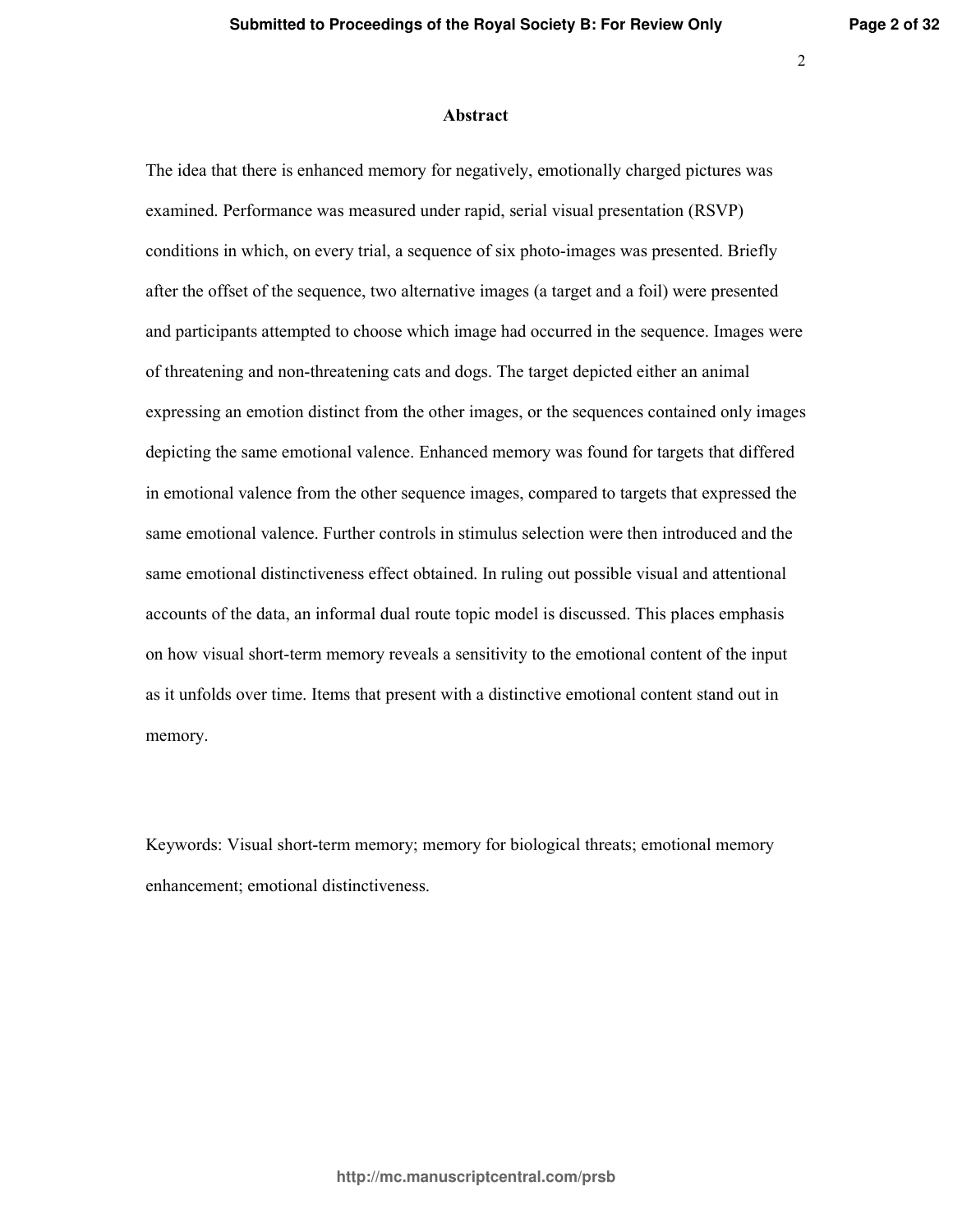## 1. Introduction

Within evolutionary psychology it is claimed that the adaptive usefulness of being able to detect rapidly the emotional content of the current visual scene serves prey in their effective avoidance of predators. Within cognitive psychology such ideas have been explored in terms of the *fear response hypothesis* [1, 2]. The hypothesis states that humans have evolved a *fear system* [2], which is rapidly and automatically elicited by the presence of threat in the immediate environment. Its prime purpose is to produce an automatic early warning signal that alerts the observer to the threat.

Much of the empirical support for the fear response hypothesis has come from studies of speeded visual search. In the typical case, the participant must respond 'Same' as quickly and as accurately as possible if all the images in a search display depict instances of the same kind and 'Different' if one of the images is taken from a distinct kind. The very rapid detection of the presence of the 'threatening' singleton (termed *pop-out*), such as a snake image amongst images of flora  $[3, 4]$  has been taken to support the fear response hypothesis. The fact that a non-threatening singleton does not pop-out from a background of images of threatening instances has also been taken to suggest a form of attentional bias towards threatening stimuli [3]. Since the original paper was published [3], many other studies have followed up on the findings, and in 2013, Quinlan  $[5]$  reviewed a total of 18 cases comprising 44 experiments.

The present work addresses a related but different set of issues concerning the processing of visual images of biological threats. Central here is how the emotional content of an image determines how well it is remembered. In the same way that arguments can be made about the adaptive usefulness of the rapid visual detection of threat, it can also be argued that keeping track of the location and nature of a threat in the immediate vicinity are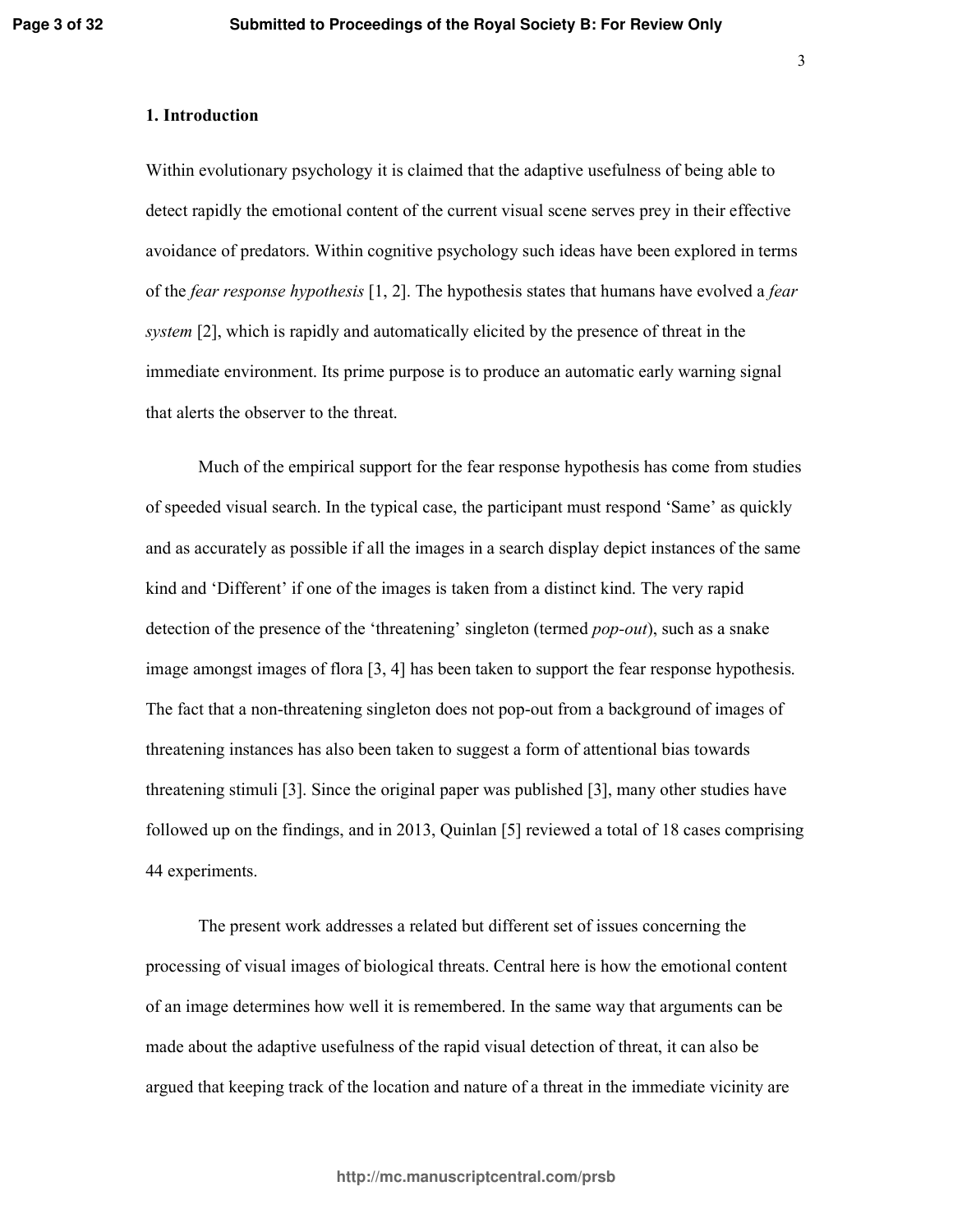$\overline{4}$ 

also key to the avoidance of predation. Mechanism that are held responsible for retaining visual information over brief intervals are collectively discussed in terms of visual short-term memory (VSTM). Two assumptions about this kind of memory system are key, namely, (i) that the store is of very limited capacity  $[6]$ , and, (ii) that the contents of the store are maintained for only a matter of seconds (see e.g., [7]). On the understanding that the memory system under consideration holds information for only a matter of seconds, the images that were presented for retention in the present experiments were presented very rapidly.

Harris and Pashler [8] addressed whether memory enhancement for negatively charged pictures might be due to selective rehearsal of, or, rumination about these kinds of images. An RSVP paradigm was used in which, on each trial, a sequence of five photoimages was presented with each image only being exposed for 250 ms. The task was to provide, at test, one-word descriptors of each of the pictures. The rate of presentation of the images in the sequence was taken to be so rapid as to make any form of rehearsal unlikely/impossible. Testing occurred either immediately or following a filled delay in which participants had to engage in counting backwards in sevens for 20 s. Hence any form of picture rehearsal/rumination was circumvented. The critical picture sequences contained four neutral photo-images and one negatively charged image and the results were clear in showing a robust recall advantage for the negative pictures relative to the neutral pictures. As these effects occurred in the absence of either selective rehearsal or rumination, the claim was that this evidence was indicative of "enhancement of storage due to emotional content" ([8] p. 196).

The results of [8] accord with other sentiments that, at a psychological level, emotional stimuli are special. For instance, in line with the arguments made on the basis of visual search data, claims have also been made [9] that there is an attentional bias towards emotional stimuli such that these, preferentially, enter into, and, are preferentially, maintained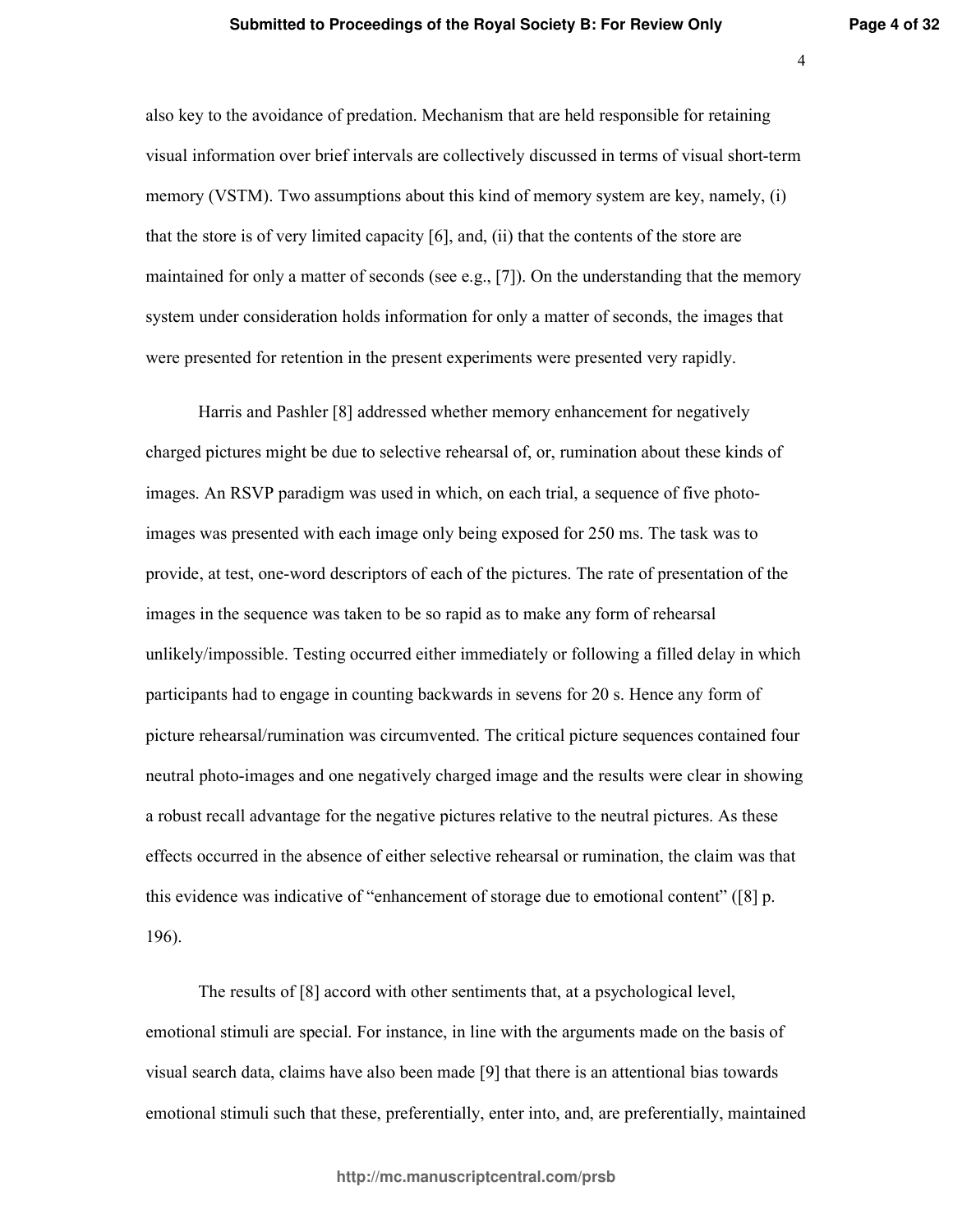in VSTM. Indeed, attentional factors are repeatedly called upon to explain emotional memory enhancement in the context of the RSVP paradigm and these are examined here. For instance, in [10] Malijkovic and Martini provided evidence that the rate of information accrual varied across different image types when RSVP techniques were used. In their experiment, sequences of ten images were used such that the duration of the images varied from 13 ms to 4 s. Sequences contained a mixture of images with neutral, positive, or negative valence. Participants were then given an old/new recognition task and judged whether test images had been included in the original sequence. Following a detailed psychophysical method, it was concluded that, relative to neutral and positive images, the processing of negative images was distinctive. For negative images, the rate of information accrual accelerated as the presentation duration of the image increased. This was taken to be indicative of attentional mechanisms such that "image features most diagnostic of negative content attract most of the early processing resources" (p. 6). Mean luminance, contrast, and spatial frequency differences within and across the images were also examined [10], but there were no systematic links between these kinds of low-level visual statistics and performance in the RSVP tasks. The eventual account rests on assumptions about the functional significance of attention to image features that are diagnostic of negative content, but having ruled out lowlevel visual features, it is unclear what the "diagnostic features" actually are.

From the cited studies, an overall impression is that the memorial processes associated with negative images are special. Some might resist this conclusion on the grounds of other evidence showing a general emotional VSTM enhancement for both positive and negatively charged images relative to neutral images [11]. However, in that study the positive images were erotic images so whether the data underscore a general principle about the operation of VSTM remains to be seen. Nonetheless, in cases where there is enhanced memory for negatively charged pictures, selective rehearsal/rumination has been ruled out as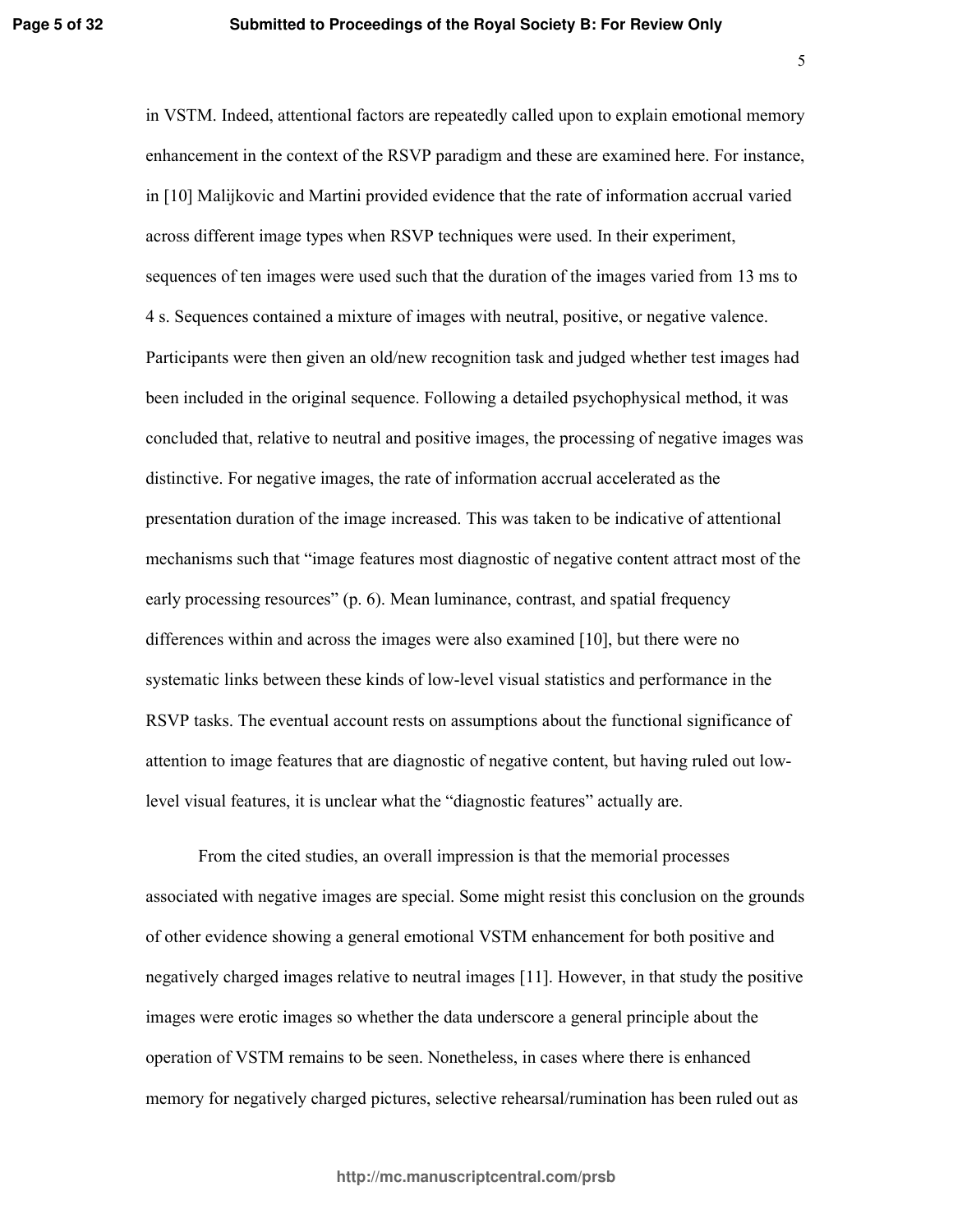$6\overline{6}$ 

an explanation by [8]. The favoured account is one in which negatively charged image content, 'quickly enhances memory storage or accessibility' (p. 197). This account dovetails with that in [10] where it is argued that negatively-charged images are, in some sense, prioritized when they are presented. Negatively charged images gain privileged access to VSTM, and, as a consequence, accrue enhanced storage. Fundamentally, attentional factors are called upon to explain these effects.

There is, however, an alternative interpretation. In the picture sequences used in  $[8]$ we may refer to the negatively charged picture as the target or the isolate and draw parallels with other experiments on the, so-called, *isolation effect* (or von Restorff effect). Since the work of von Restorff (see  $[12]$ ) it is well-established that memory for a distinctive item, in an otherwise homogenous list of items, is considerably better than it is for an item in a wholly homogenous list. Although the effect was originally examined in the context of perceptual distinctiveness, it is now well established that similar effects can be obtained when distinctiveness is defined in terms of semantics (see e.g.,  $[13, 14]$ ).

The semantic isolation effect in [8], shows that memory for a negatively charged isolate (the target) is enhanced when tested against other neutral (background) items. What remains unknown, however, is whether such an effect emerges when the valence of the target and the background items is reversed. Is it simply the case that VSTM favours negatively charged targets, in this case biological threats, or, is it that the system is sensitive to a distinctive threat image when tested against a background of items of a neutral valence? Such questions are pertinent given the claims about attentional bias towards threatening images that have arisen in the visual search literature [3]. If the reason for enhanced memory for negatively, emotionally charged pictures is due to some kind of attentional bias towards such stimuli then the expectation is that the isolation effect should only obtain when a 'threaten' isolate is situated amongst a background of neutral images. A similar effect ought not to arise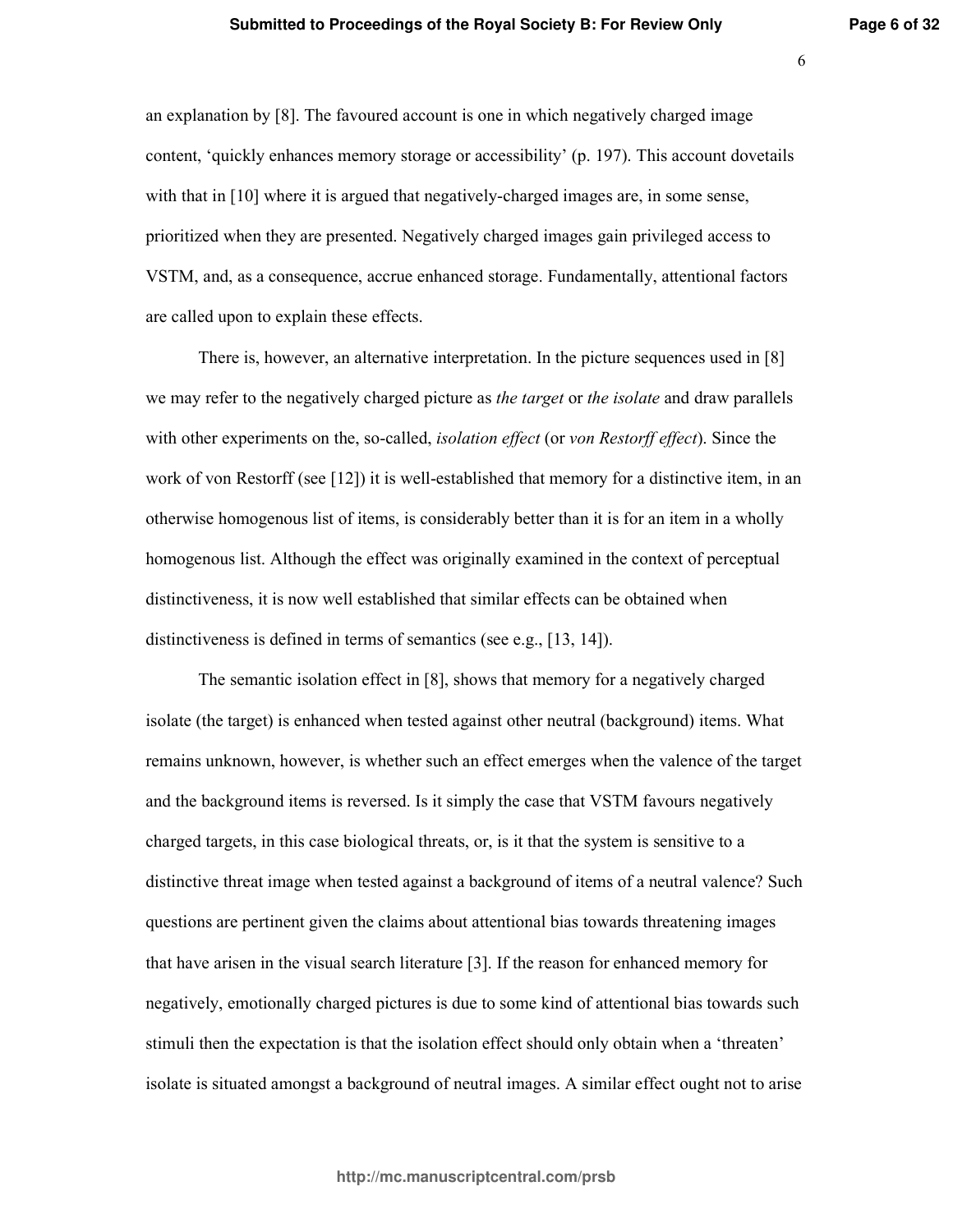$\overline{7}$ 

if a neutral isolate occurs amongst a background of threatening images: from the visual search literature, it has been shown that non-threatening singletons do not pop-out. These predictions are tested in the following experiments.

## 2. Experiment 1

The RSVP paradigm adopted here is illustrated in Figure 1. Once the sequence was presented and following a brief delay, memory was probed with the presentation of two images: a *target* that had occurred in the sequence and a *foil* that had not. Participants attempted to recognise the target. In using very rapid presentation with immediate test, it is assumed (following [8]), that neither selective rehearsal nor rumination (i.e., strategic intervention) can be used to explain performance in the tasks. It is also notable that in the paradigm used in [8] the participants were being tested on their memory for all the images that had been presented and they were being tested in a way that invoked verbal recoding. In the present case, memory for a single image was being probed and the task did not depend on verbal processing: The target image was re-presented at test. On these grounds, we assume that performance in the experiments provides a direct reflection of visual, and not, verbal memory processes.

## (a) Method

## (i) Participants

Thirty-two participants were tested in total. They were all students at the University of York. Testing was carried out over a fixed period during term time and the eventual sample size was set at the number of individuals who could be tested within this two-week period. Participants were either paid for taking part or were provided with course credit. Having fixed the sample size at 32, this then operated as the sample size for the other experiments.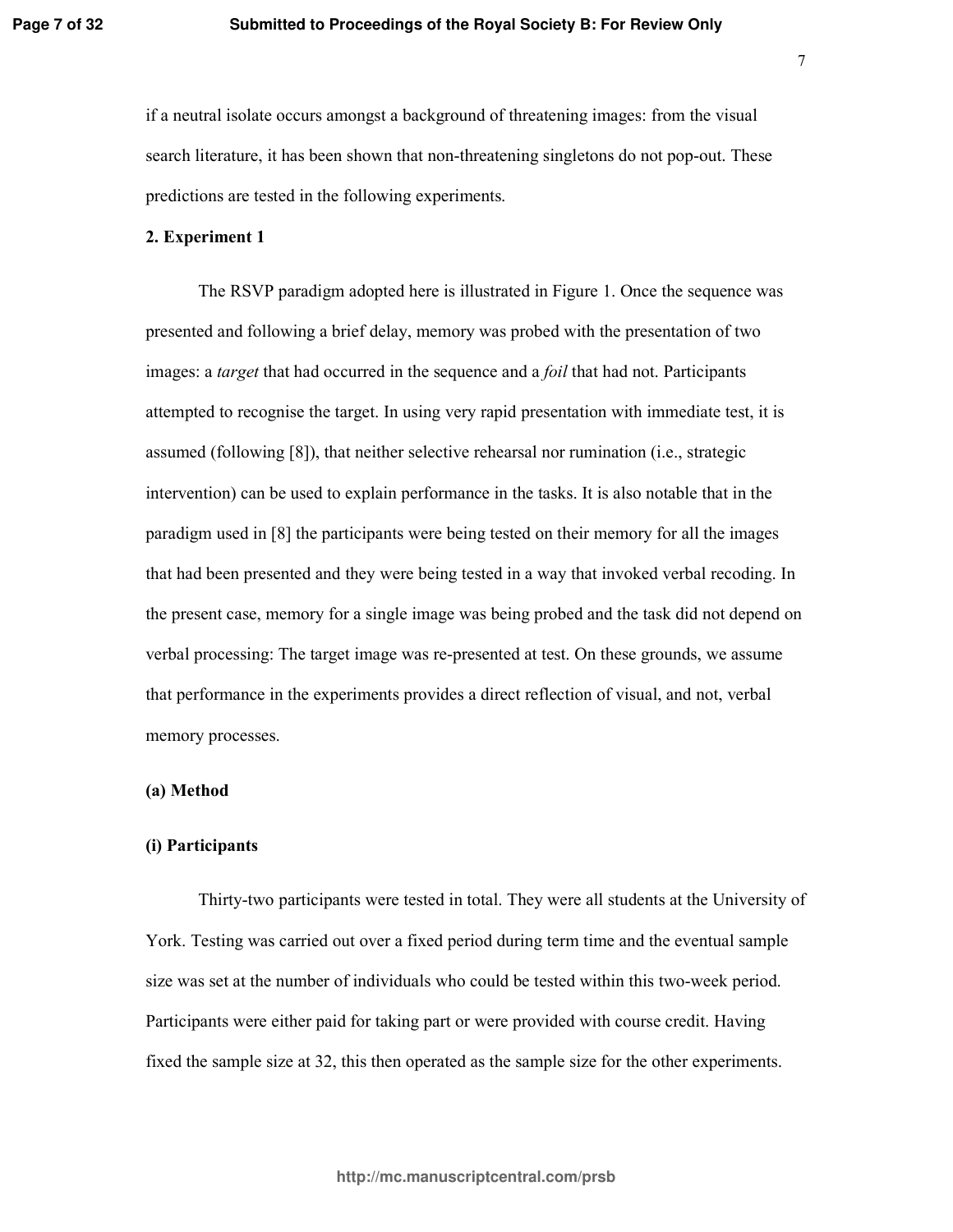## (ii) Stimuli and design

The stimuli were taken from  $[15]$ . There were four sets of images each comprising 48 instances. Two image sets were of cats and two were of dogs and, within these sets, half of the images were of non-threatening animals and half were of threatening images. The nonthreatening images depicted domesticated animals. Every threatening image depicted a snarling animal. The importance of images of snarling animals can be traced back to Darwin [16] who, in his discussion of the expression of rage, described how the bearing of teeth in a snarl is a signal of a preparedness to attack. Predominantly the threatening images were of wild animals, but a small number of the images of dogs depicted snarling attack dogs. In [15] steps were taken to attempt to control for the general pose of the animals across the threatening and non-threatening cases in a bid to control for any gross visual differences across these image sets. In addition, in  $[15]$  independent ratings of the threat of images were taken and showed that the threatening images were rated more threatening than the nonthreatening images.

The basic sequence of events on a trial comprised a RSVP of six centrally presented images followed by a 2AFC screen in which an upper and lower pair of images was presented. Each of the individual images measured  $4^\circ \times 6^\circ$ . The 2AFC images were respectively located 4° degrees above and below the screen centre. One of the images (the target) had occurred in the sequence and the other (the foil) had not. The up/down position of the target was determined at random prior to the start of each trial.

Across the trials the target occurred equally often at each sequence position. For ease of exposition, the items other than the target that were included in the memory sequence will be referred to as *background images*. Central interest is with three factors, namely, *category* defined relative to two levels – same vs. different, that is, whether the biological category of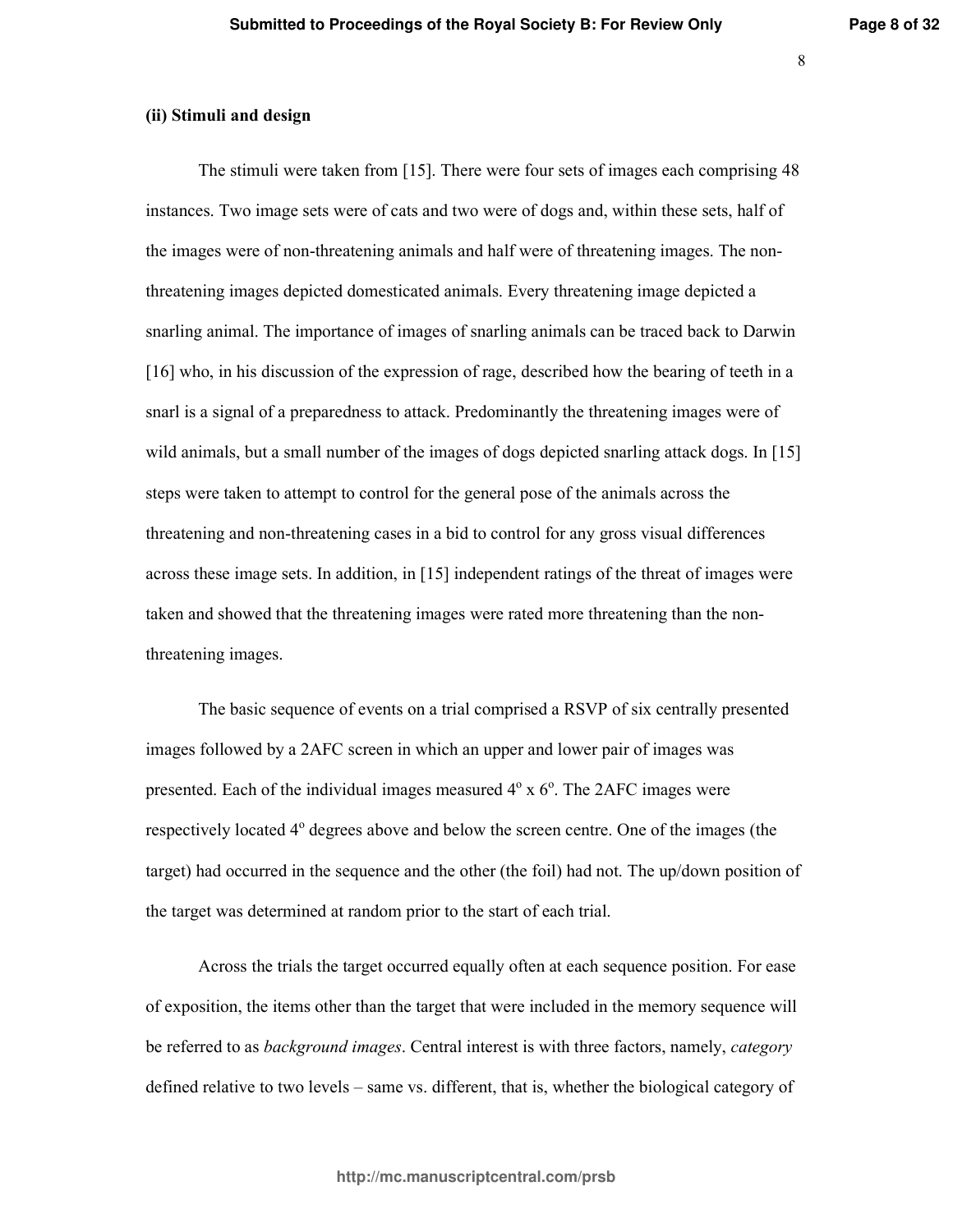the target (cat vs. dog) matched with that of the background images; type of target – nonthreatening vs. threatening; and, type of background image – non-threatening vs. threatening. The design encapsulated a factorial combination of these three factors. In brief, the experimental trials comprised all possible combinations of type of target and type of background image and whether the target and background images were taken from the same biological category.

Given the constraints of a particular trial, the background images were chosen at random from the 48 for that particular image set. In addition, the target and foil were chosen at random from the same particular image set. As a consequence, it was assumed that any simple verbal labelling strategy would be rendered useless. For instance, merely, noting (and labelling) a 'wild cat' amongst 'domesticated cats' would be of little help as the 2AFC screen contained two images of 'wild cats'.

## (iii) Procedure

Each participant was tested individually, in a quiet testing room at The University of York. Participants sat a table in front of a chin rest fixed 57 cm from a computer screen (model ProNitron 17/200). The experiment was controlled by a PC running an E-Prime script [17]. Responses were made via a keyboard such that pressing '1' indicated that the upper image was the target and pressing '2' indicated that the lower image was the target. Participants were able to respond with whichever hand they felt most comfortable with.

An initial block of 6 practice trials was administered prior to 5 blocks of 96 experimental trials. Participants were instructed that accuracy rather than speed was important and to guess if they were unsure. They were also instructed not to spend too long on any trial, as there were many trials. They were also initially forewarned about the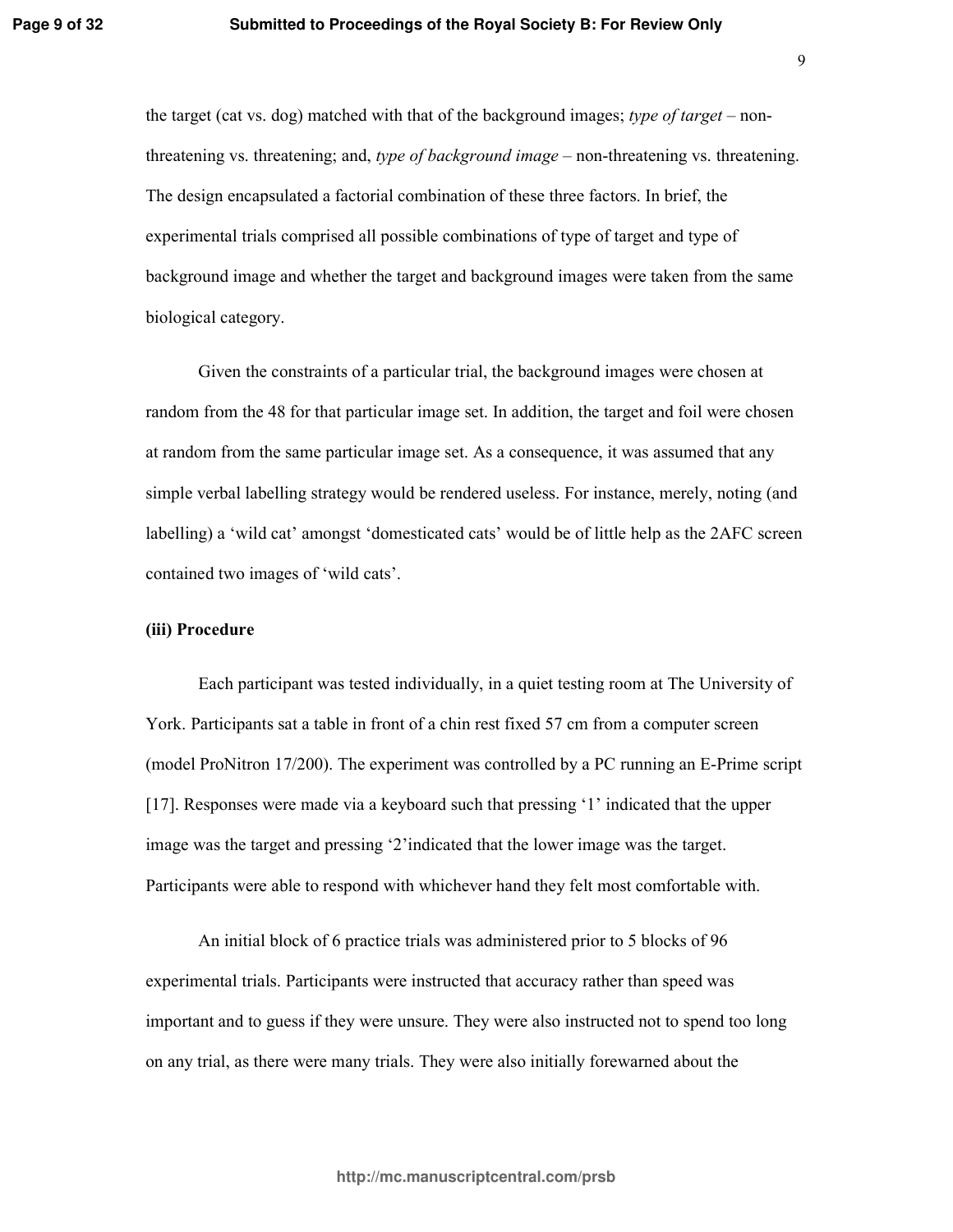-1

'threatening nature of some of the images' and were told not to continue, after the practice block, if they were finding the images uncomfortable.

## (b) Results and discussion

The data were scored and broken down according to three factors, category, type of target and type of background image. For a given participant, each cell in this design gave rise to a total of 60 observations hence the scores that were analysed were items correct out of 60. Figure 2 provides a graphical illustration of the summary data.

The scores were entered into a three-way repeated measures ANOVA in which category (i.e., same vs. different), type of target (i.e., non-threatening vs. threatening), and, type of background image (i.e., non-threatening vs. threatening) were entered as fixed factors and participants was entered as a random factor. The analysis revealed statistically significant main effects of category,  $F(1, 31) = 5.89$ ,  $p < .05$ , partial  $\eta^2 = .160$ , type of target,  $F(1, 31) =$ 6.26,  $p < .05$ , partial  $\eta^2 = .168$ , and, type of background image,  $F(1, 31) = 4.32$ ,  $p < .05$ , *partial*  $\eta^2$  = .122. In addition, the type of target x type of background image interaction also reached statistical significance,  $F(1, 31) = 25.00, p < .001$ , *partial*  $\eta^2 = .446$ . None of the remaining interactions were statistically reliable;  $F \leq 1.0$ , for the category x type of target interaction;  $F(1, 31) = 1.99$ ,  $p > .05$ , *partial*  $\eta^2 = .060$ , for the category x type of background image interaction; and,  $F \leq 1.0$ , for the category x type of target x type of background image interaction.

In sum, the main effect of category revealed that participants were more accurate in their reports when the target and the background images were taken from different biological categories than when they were taken from the same category. This particular result will be returned to later. The more important effect is the statistically reliable type of target x type of background image interaction. This revealed that participants were much more accurate in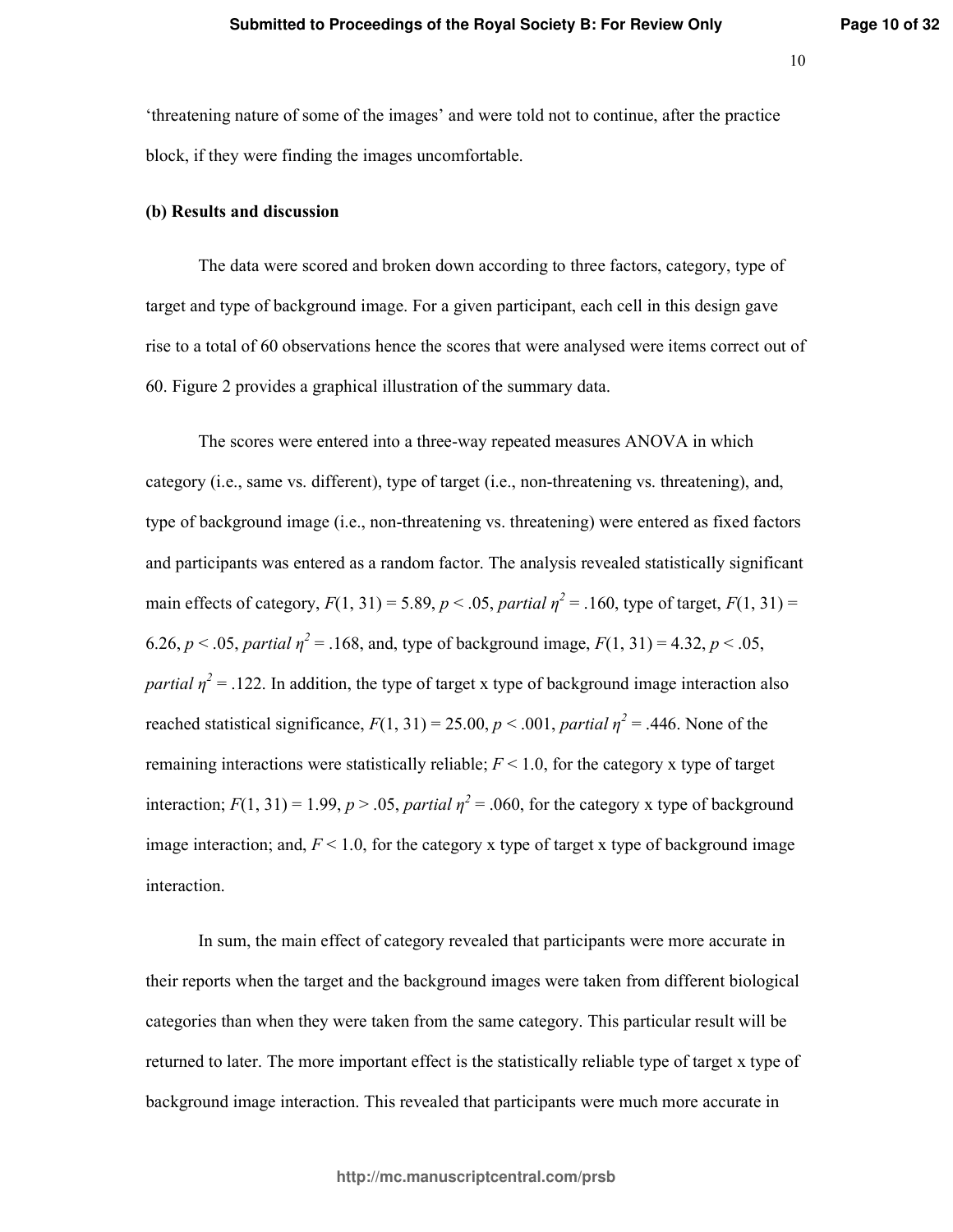## Submitted to Proceedings of the Royal Society B: For Review Only

11

reporting the target when the valence of the type of target and type of background image differed than when they matched. In other words, targets were much better reported in cases where they signalled a distinctive valence than when they did not. Figure 2 clearly reveals the nature of this two-way interaction.

It is true that the data do show emotional memory enhancement for negatively charged images  $-$  a result that replicates the findings of [8]. Memory for a threatening isolate in a sequence of neutral images is enhanced relative to when only neutral images are used. However, this effect must be considered in the context of the further finding that there is a similar memory advantage for a neutral isolate contained in a sequence of threatening images. The conclusion, therefore, is that it is not threat content *per se* that is the critical factor, but the match of the emotional content of the target image to its background. Isolates that signal a distinctive emotional valence are better remembered than are items that have the same valence as the other items. This particular finding casts doubt on the more generally received idea; namely, that an attentional bias towards negatively emotionally charged images explains enhanced memory for such images.

## 2. Experiment 2

In order to explore the replicability of the pattern of effects a follow-on experiment was undertaken in which the trials were blocked by type of background image. That is, testing was divided into two parts such that, in one part all of the background images were threatening, and, in a separate part, all of the background images were neutral.

Since the seminal work of Schneider and Shiffrin [18] it is well known that performance varies dramatically according to whether the task is defined in terms of consistent vs. varied mappings. In their seminal RSVP studies, consistent mappings were cases where both the target and non-target categories remained constant over trials. In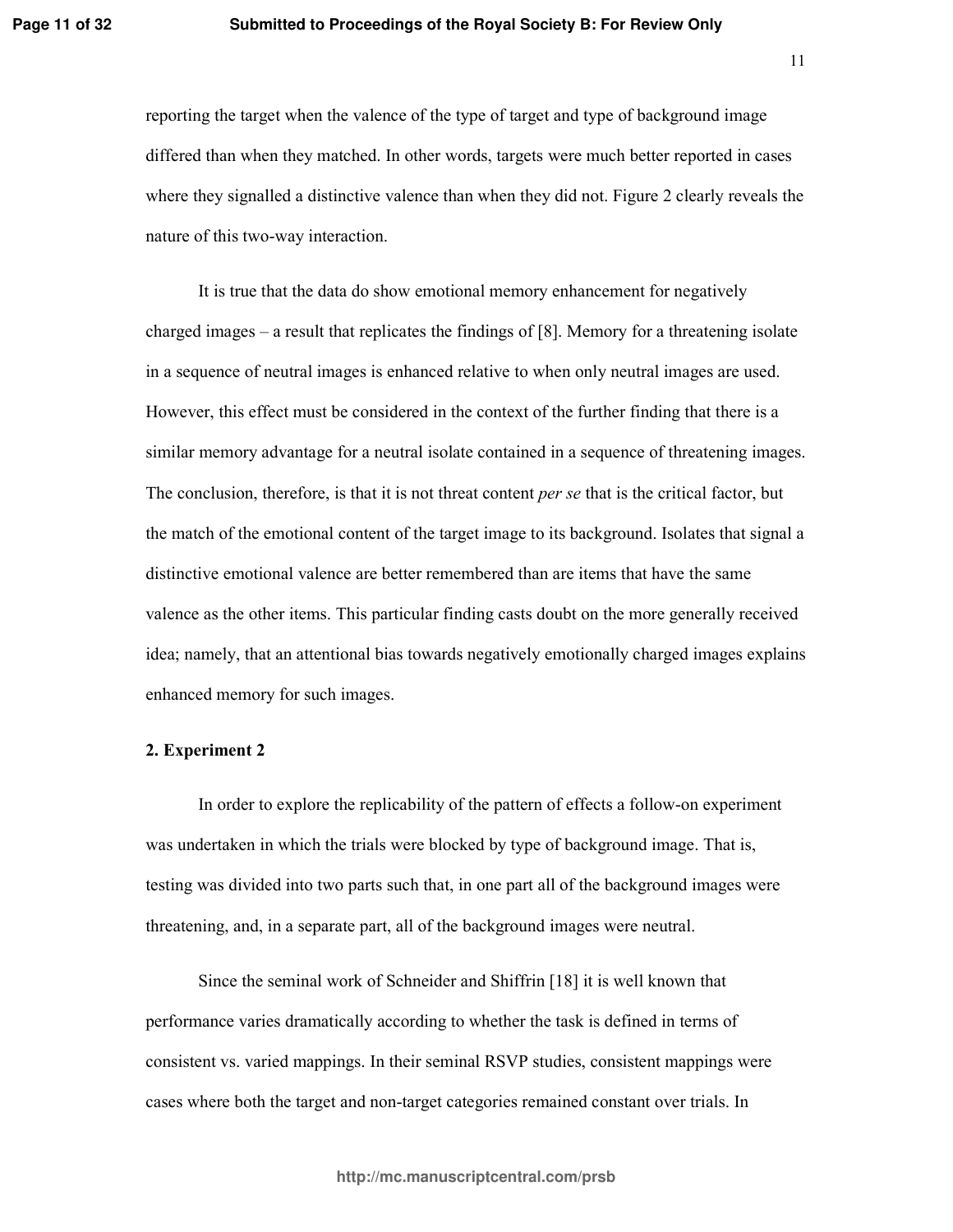contrast, under varied mapping constraints, the target and non-target categories interchanged randomly over trials. The data were interpreted in terms of the distinction between automatic and controlled attentional processes. Performance in the varied mappings conditions reflected a much more strategic form of processing than did performance with consistent mappings.

It was of interest to see whether performance in the current tasks is differentially sensitive to the composition of the trials within a testing session. In the verbal memory literature, it has been argued that attention can be focused better in blocked than in mixed conditions, "because an a priori-determined selection set reduces trial-by-trial uncertainty."  $([19]$ , p. 314). On these grounds, participants were now tested under constant mapping conditions. On the understanding that there is an attentional bias towards negatively emotionally charged images, it was predicted that the blocking manipulation ought to heighten this bias. That is, with these testing conditions it was predicted that a greater isolation effect for the threatening vs. non-threatening isolates would occur.

In contrast to this, the data from a follow-on experiment (see Supplementary Materials) revealed a very similar pattern of effects to those reported in Experiment 1. Critically, the same type of target x type of background image interaction recurred: participants were much more accurate in their target reports when the emotional valence of the target and background images differed than when they were the same. As the nature of this interaction did not change from the first experiment, then the evidence is not consistent with the idea that the isolation effects primarily reflect the operation of attentional processes. The same kind of interaction arose across both constant mapping and varied mapping conditions (cf.  $[18]$ ).

The blocking manipulation used in the follow-on experiment was reused in Experiment 2 reported here. A remaining concern was whether or not the critical type of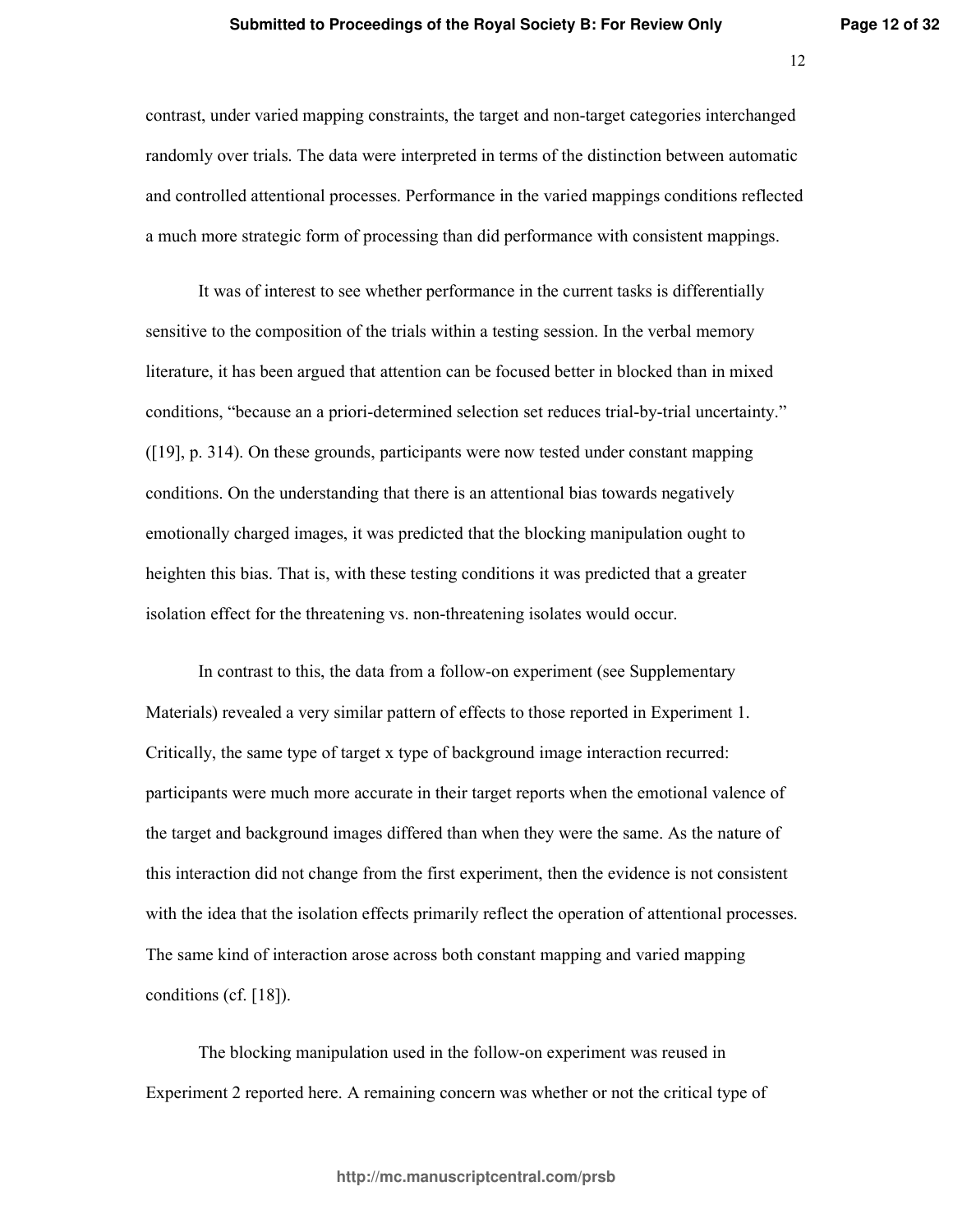target x type of background image interaction truly reflects the operation of mechanisms that are sensitive to the emotional content of the images or whether the threat content of the images is carried by distinctive low-level visual characteristics (cf. [10]). In order to examine this, a gist description of each of the images was derived using the techniques described in [20]. This technique entails converting each image first into a grey scale luminance 'pixel' matrix and then into a vector that carries information about local image luminance and spatial frequency. Inter-image similarity can be computed from these gist descriptors by simple linear correlation between the corresponding vectors for the images. A high vector correlation indicates a high-level of image similarity. These correlative techniques were deployed in the analysis of the 2AFC data.

Care was also taken to reduce any other confounding differences between the threatening and non-threatening images used previously. In Experiment 1, the nonthreatening images were of domesticated cats and dogs whereas, predominantly the threatening images were of wild cats and dogs. Steps were now taken to source new nonthreatening images so that the same pose and species was matched across threatening and non-threatening pairs of images. In this way, the aspiration was to arrive at a set of images in which the only systematic difference across the threatening and non-threatening cases was the emotional valence conveyed.

Ratings of both threat and the arousal were collected for the complete set of images used in Experiment 2 (see Table 1). The threat ratings were entered into a two-way repeated measures ANOVA in which valence (threatening vs. non-threatening) and animal (cat vs. dog) acted as fixed factors and participants acted as a random factor. Only the main effect of valence,  $F(1, 23) = 670.03$ ,  $p < 0.01$ , partial  $\eta^2 = .967$ , reached statistical significance;  $F(1, 23) = 670.03$ ,  $p < 0.01$ , partial  $\eta^2 = .967$ , reached statistical significance;  $F(1, 23) = 670.03$ 23) = 1.28,  $p > .05$ , partial  $\eta^2 = .053$  for the main effect of animal; F < 1.0 for the valence x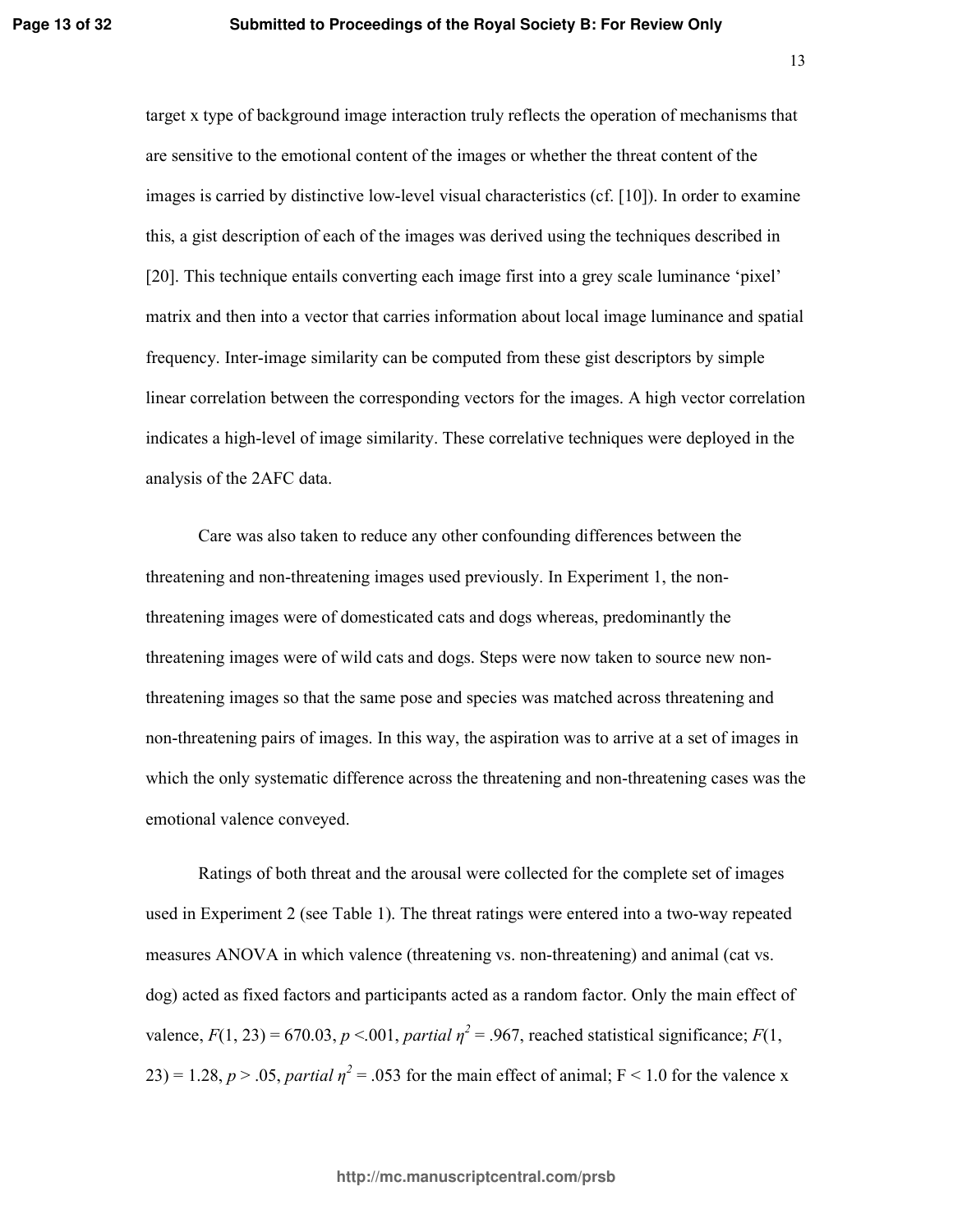animal interaction. A similar analysis of the arousal ratings revealed that only the main effect of arousal reached statistical significance,  $F(1, 23) = 5.37$ ,  $p < 0.05$ , partial  $\eta^2 = .183$ ;  $Fs < 1.0$ for the main effect of animal and the arousal x animal interaction. In sum, the threatening images were rated as being highly threatening and more threatening than the non-threatening images. In addition, the threatening images were rated as being more arousing than the nonthreatening images. The exact same patterns of differences were observed for the cat and the dog image sets.

## (a) Method

Aside from minor details, the same methods to those used in Experiment 1 were used again. Testing was divided into two parts in which the trials were blocked by kind of background image (either threatening or non-threatening). Each part consisted of one short block of 6 practice trials followed by 5 blocks of 48 experimental trials. The order of the parts was counterbalanced across participants and the two parts were administered in a single testing session that lasted approximately 45 mins.

## (i) Participants

The experiment was run at the University of York and new sample of 32 volunteers was tested.

#### (ii) Stimuli

The same threatening images were used as before but a new set of 96 non-threatening images was sourced. A non-threatening counterpart was sourced for each threatening image by matching the depicted species and pose. For every image a gist description vector was computed using the Matlab code provided in [20] (see,

http://people.csail.mit.edu/torralba/code/spatialenvelope/). Each image was passed through a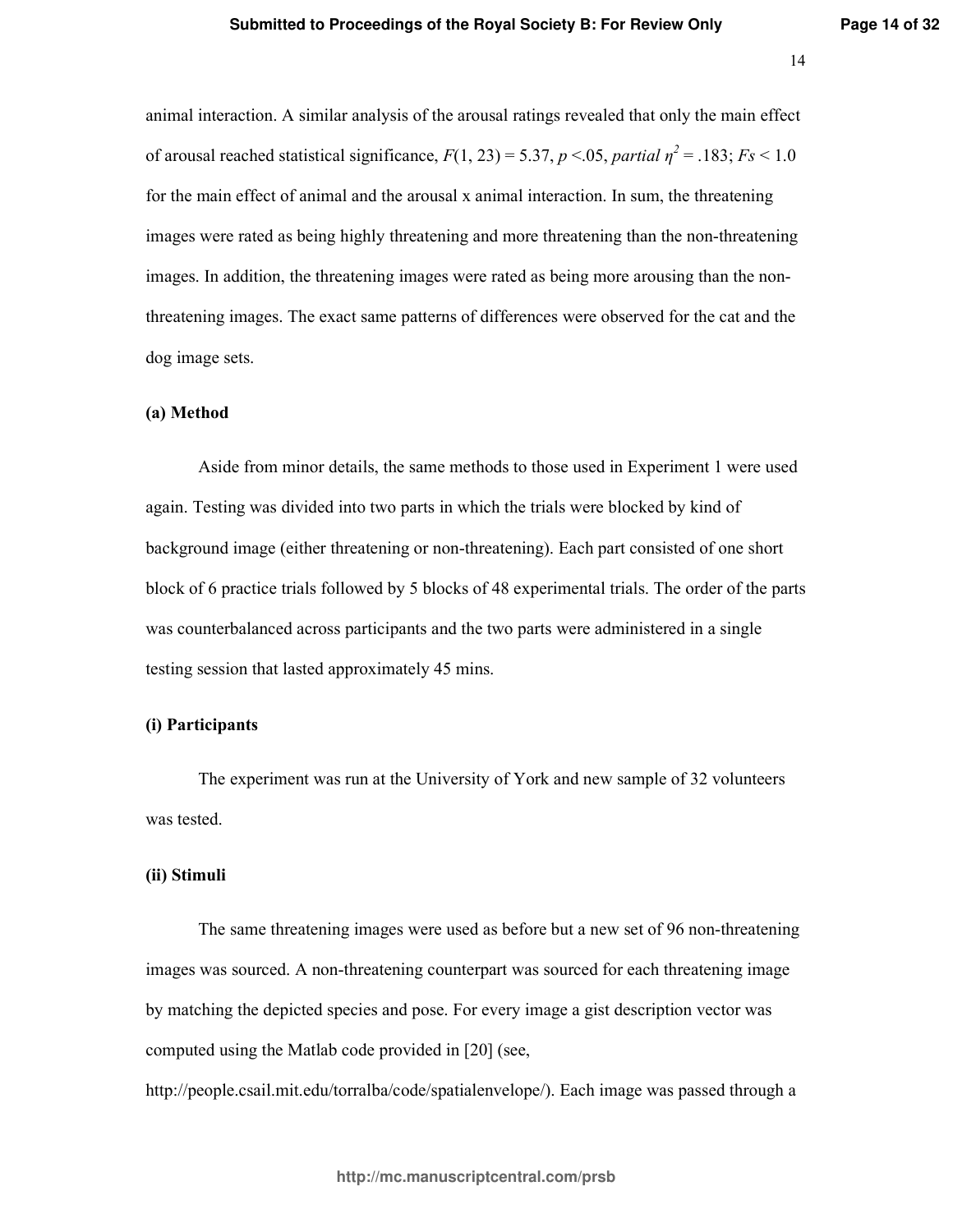series of Gabor filters spanning eight orientations and four spatial frequencies giving rise to 32 filtered images. Each of these 32 images was then divided into a 4 x 4 grid and pixel intensities were averaged within each grid. This method transforms a given image into gist descriptor vector of length 512 (i.e.,  $4 \times 4 \times 32$ ).

## (b) Results and discussion

The data were analysed as before. In this case, only the type of target x type of background image interaction,  $F(1, 31) = 16.64$ ,  $p < .001$ , partial  $\eta^2 = .348$ , reached statistical significance, all other tests  $F < 1.0$ . As can be seen from Figure 3, the nature of the interaction is as described before, participants were considerably better in reporting targets when the valence of the target and the background images differed than it was the same.

## (i) Subsidiary analysis

The previous datasets only contained records of the type of target and the type of background. In pursuing the more detailed analysis concerning possible visual confounds, each participant's dataset now contained a record of every image that had been presented on every trial. Initially, a correlative analysis was carried out for every experimental trial for every participant. That is, every pairwise (Pearson) correlation was computed between the target gist descriptor and the five other image gist descriptors in its trial sequence and the average correlation for that trial was recorded. An assumption here was that the correlation between any two image vectors indexed the amount of visual similarity between the corresponding images. The visual distinctiveness of any given target was therefore indexed by the corresponding average correlation  $-$  a low average correlation therefore would signal a highly distinctive target.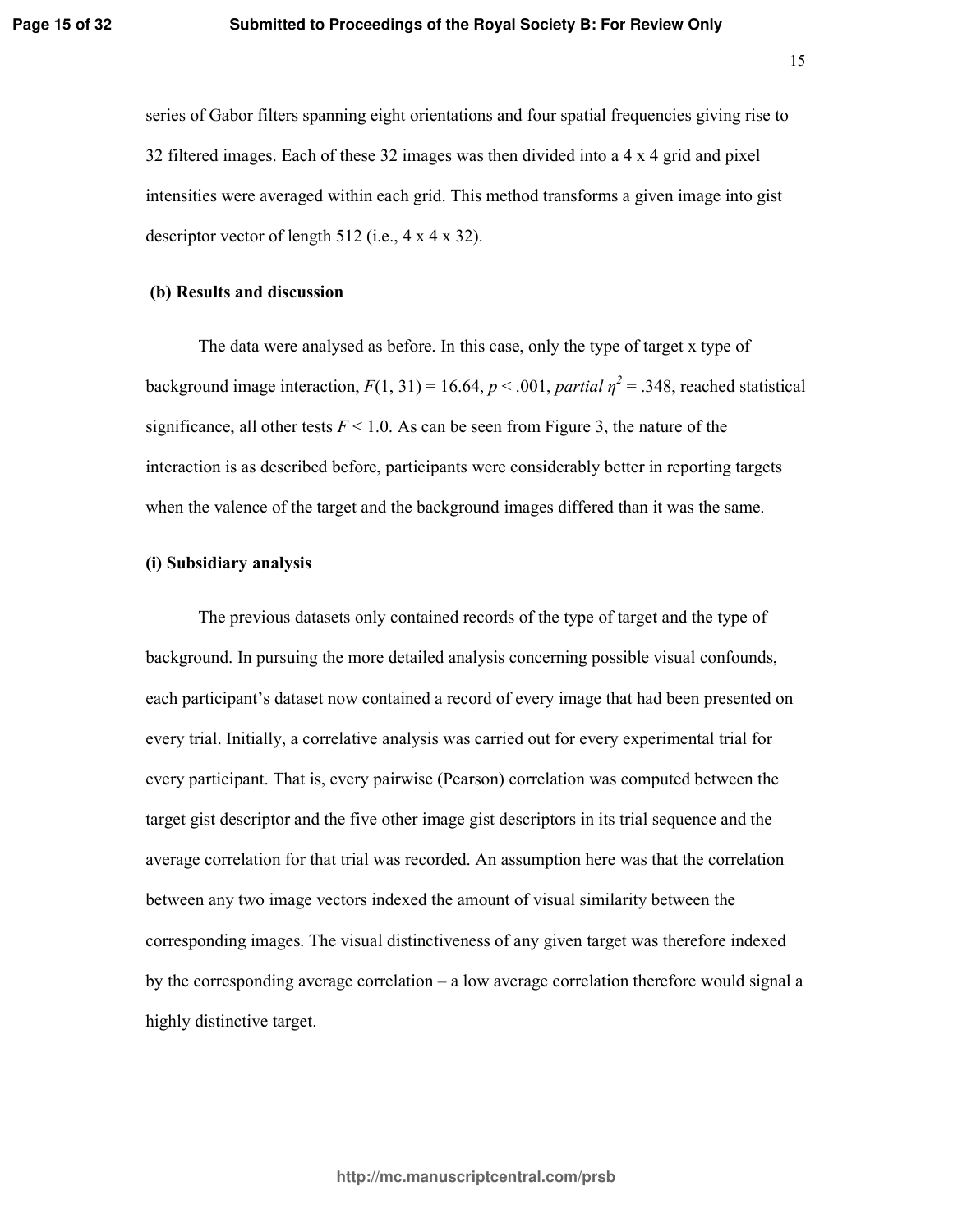The overall dataset now contained information about every single trial in the experiment coding the participant, category, type of target, and type of background image factor as before. Additional codes captured whether the trial response was correct or not, and, what the average image correlation for that trial was. This dataset was then analysed using a mixed-model ANOVA with participants as a random factor (using R, The R Core Team, [21]). In this analysis, the average image correlation was treated as a continuous variable and entered first into the analysis. The analysis revealed that the only reliable predictor in the model was the type of target x type of background image interaction,  $F(1, 124) = 47.50$ ,  $p <$ .0001; all of the other predictors,  $F < 1.0$ .

In sum, this analysis replicates the key type of target x type of background image interaction found previously, but does so when the visual similarity between the target and its background items is taken into account. In this regard, the results replicate the findings of Malijkovic and Martini [10] in showing that low level visual characteristics of the images appear not to determine how effectively they are remembered.

## 3. General discussion

Previous evidence reported in [8] suggests that there is enhanced memory for negatively emotionally charged pictures without selective rumination. Here we show that this is only a very partial characterization of exactly how emotional content is dealt with by VSTM. Although we have repeatedly demonstrated enhanced memory for images of biological threats without selective rumination, we have also shown that there is enhanced memory for any picture whose emotional valence is different from its background. That is, non-threatening images were better reported when they were presented in the context of threatening background images than when they were presented in the context of other nonthreatening images.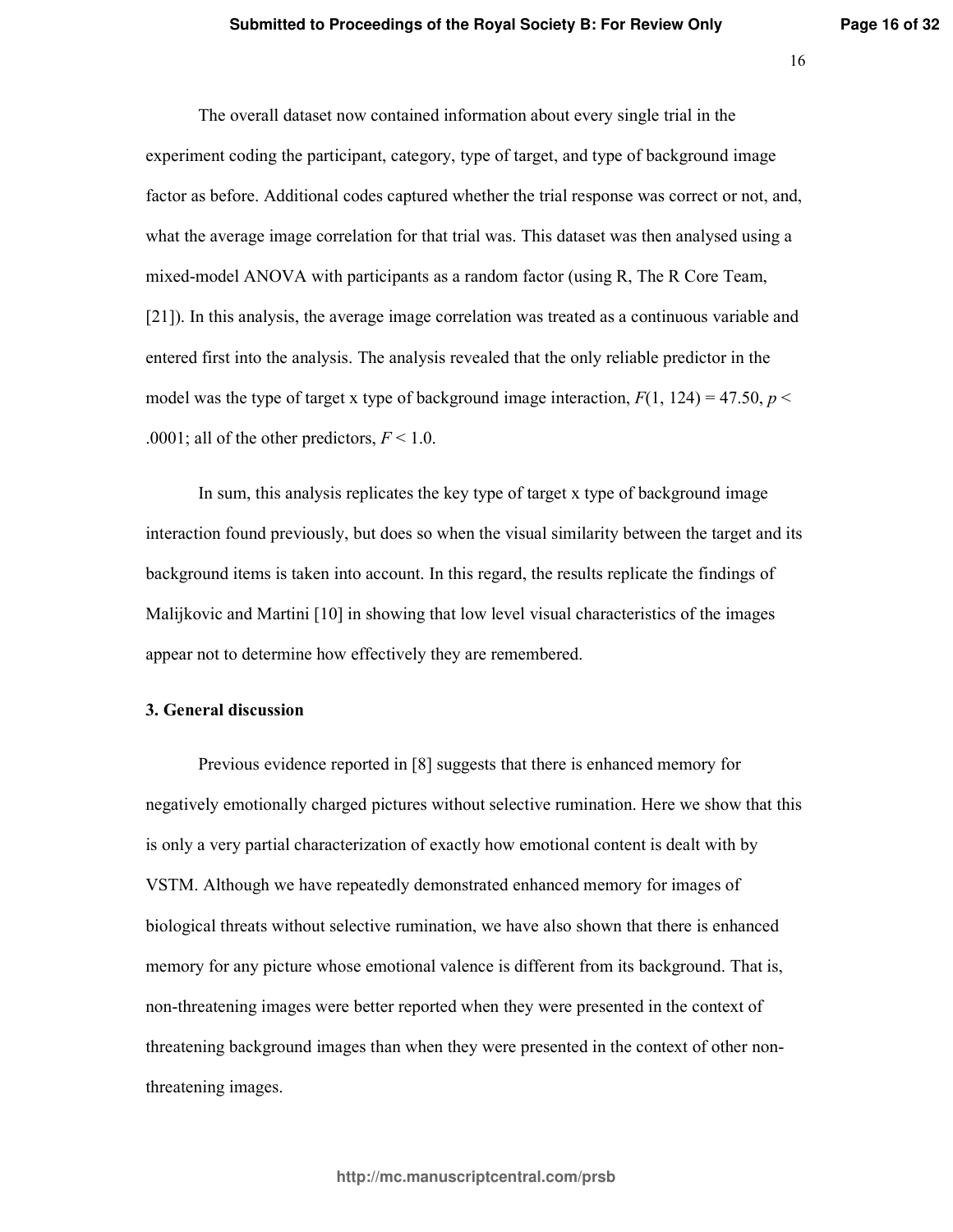The key finding is that images are better remembered when they *differ* in emotional valence from the other to-be-remembered *(tbr)* images with which they are presented than when they share the same valence. A central conclusion therefore is that the mechanisms that underpin performance in the task are highly sensitive to the emotional valence of the visual input but in ways that are not captured by claims about negative emotional memory enhancement. Moreover, the effects cannot readily be explained by visual encoding mechanisms because we have shown that the visual salience of the targets fails to account for the basic pattern of findings (see Experiment 2). In turn, the findings do not support an attentional bias towards negatively charged images because (i) the effects depend on both the type of target and the type of background images, and, (ii) the effects are, essentially, identical across consistent mapping (Experiment 2) and varied mapping (Experiment 1) conditions. On these grounds, we take it that the locus of the effects resides elsewhere.

It is important to note that the effects reported here accord well with other semantic isolation effects in the literature  $[12, 13, 14]$ . In the present experiments, the isolate images are defined relative to the emotional valence of the other images in the sequence. In this regard, it is not so much semantic category knowledge that is influential, but the threat content of the images themselves. This is particularly true of the images in the Experiment 2 where the only systematic factor to discriminate the isolate from its background is threat content: Memory for an isolate image was enhanced when its emotional valence stood out from its background. There is no simple visual attentional account of these findings. Alternative accounts might be sought in terms of item maintenance. For instance, it might be argued that the effects of emotional content reflect some form of privileged item maintenance for items of a distinctive emotional valence in the visual short-term store. The data are consistent with such a view, but it is perhaps more fruitful to think in terms of other models of memory that provide detailed and ready accounts of the findings.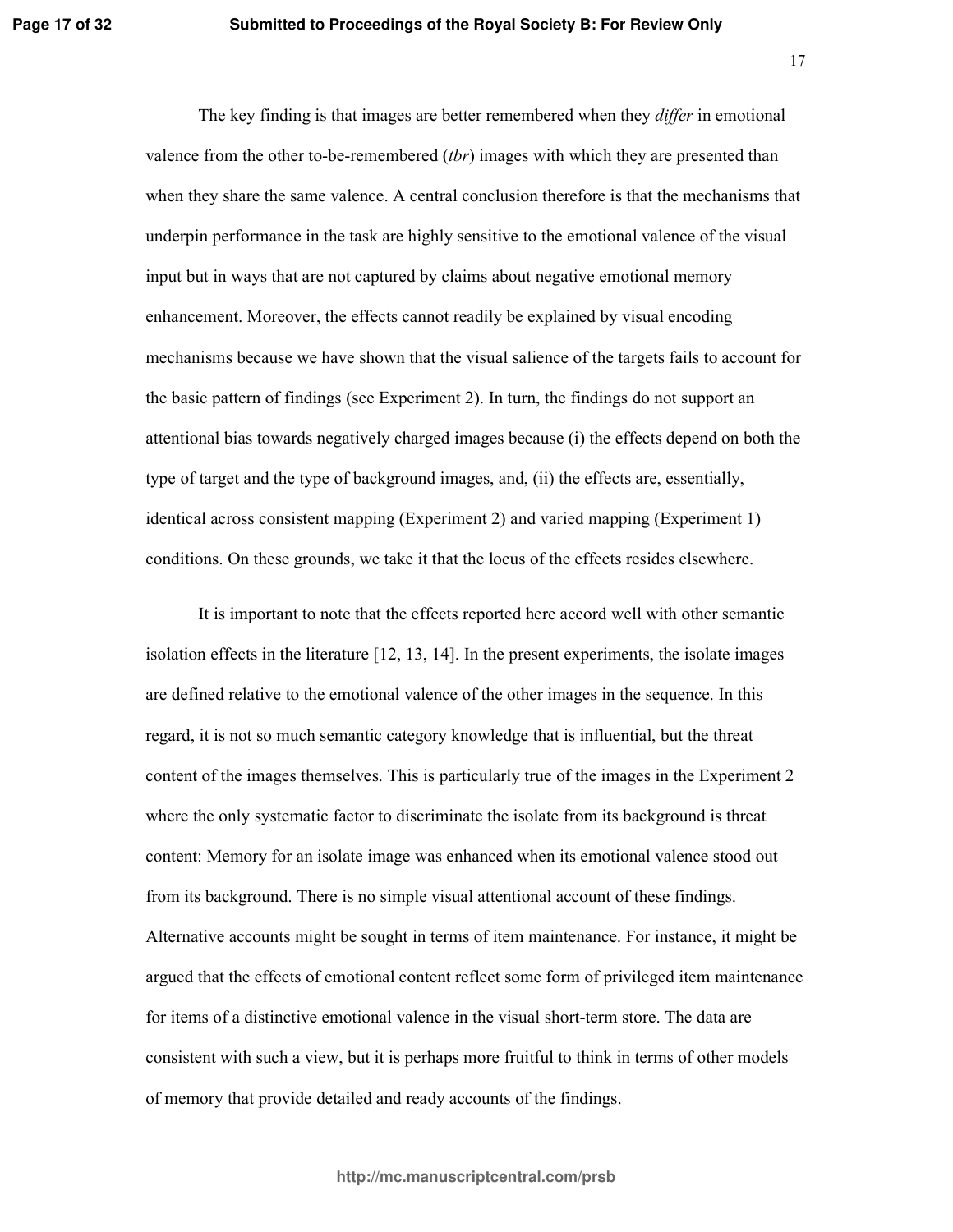-C

Of particular interest are the ideas put forward by Steyvers and Griffiths [22] in their account of the semantic isolate effect described in [13] for memory for word lists. In discussing processes of word memory, they considered *dual route topic models*. By way of explanation, they discussed a distinction between gist and verbatim information such that the human memory system is seen to be differentially sensitive to both. Gist information, essentially, captures a gross summary of the content of the material, for instance, that the list of tbr words contained the names of vegetables. In contrast, verbatim information captures the identities of the actual tbr items (i.e., the list contained 'carrot', 'onion', 'swede', 'cabbage', 'kale').

According to the dual route topic model, a given item can be encoded via a *topic route* or a *special word route*. If there is a coherent context for encoding an item in a particular way, then this will define the current topic route (this defines the current gist). If there is no such context or if an item stands out from the current context, then the special word route comes into play (and this captures verbatim information). The manner in which information about a word is stored in memory reflects the route by which the item was encoded. In the dual route topic model described in  $[22]$ , scale values are propagated on two distributions for each word - a topic distribution and a special word distribution. In cases of a coherent context, all words will score highly and evenly on the topic distribution but only minimally on the special word distribution. In contrast, in cases where an otherwise homogenous list of words contains an isolate, then the isolate will score particularly highly on the special word distribution whereas the other items will score minimally on this distribution. This salient score on the special words distribution then underpins the enhanced memory for the isolate at test. Although only a summary of the account is provided here, Steyvers and Griffiths [22] did provide qualitative fits with the semantic isolation effect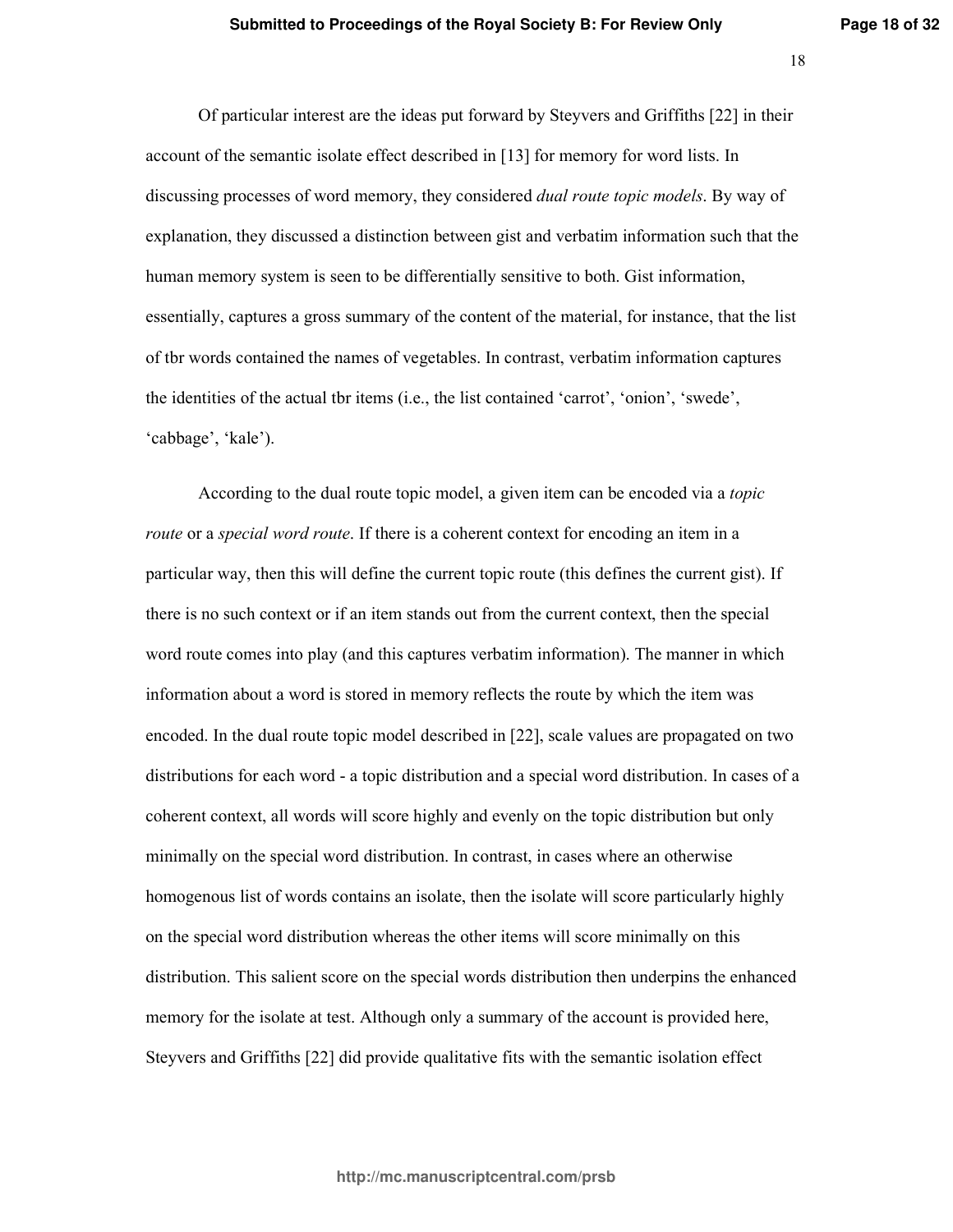reported by [13] when they explored the properties of a mathematical account of item encoding and retrieval.

Such a dual route model provides a useful framework for thinking about the current effects. The model can be applied on the assumption that the topic generated by the image sequence on a given trial captures the valence of the images, that is, the topic captures the predominant emotional content of the background images. We may also posit both topic and verbatim (special image) distributions. As a consequence, when a sequence contains an isolate, this image score highly on the special image distribution and this underpins the memory enhancement for these kinds of items. There is no reason to think that simple extensions to the basic mathematical model could not be undertaken to encompass the present data. However, such an exercise is beyond the scope of the present work.

What is key is that the dual route topic model provides a ready explanation of the pattern of results found here. A foundational assumption, though, is that the emotional content of the images – the emotional gist – is recovered with great speed. Such an idea accords well with recent dual pathway account of the human visual system put forward by Wolf and colleagues [23]. In this account, a division is drawn between selective and a nonselective processing pathways. It is via the selective pathway that "candidate objects must be individually selected for recognition" (p. 77), whereas it is via the non-selective pathway that global scene semantics are rapidly derived. Our data accord with the operation of such a nonselective pathway and go further in suggesting that, in turn, VSTM is critically sensitive to how scene semantics change over time. As Wolf et al. stated, the operation of this nonselective pathway is *preattentive* in nature (p. 81) and therefore outside of executive control. On the understanding that the non-selective pathway recovers the emotional content of an unfolding scene, then the present data show that it is not threat *per se* that is special but any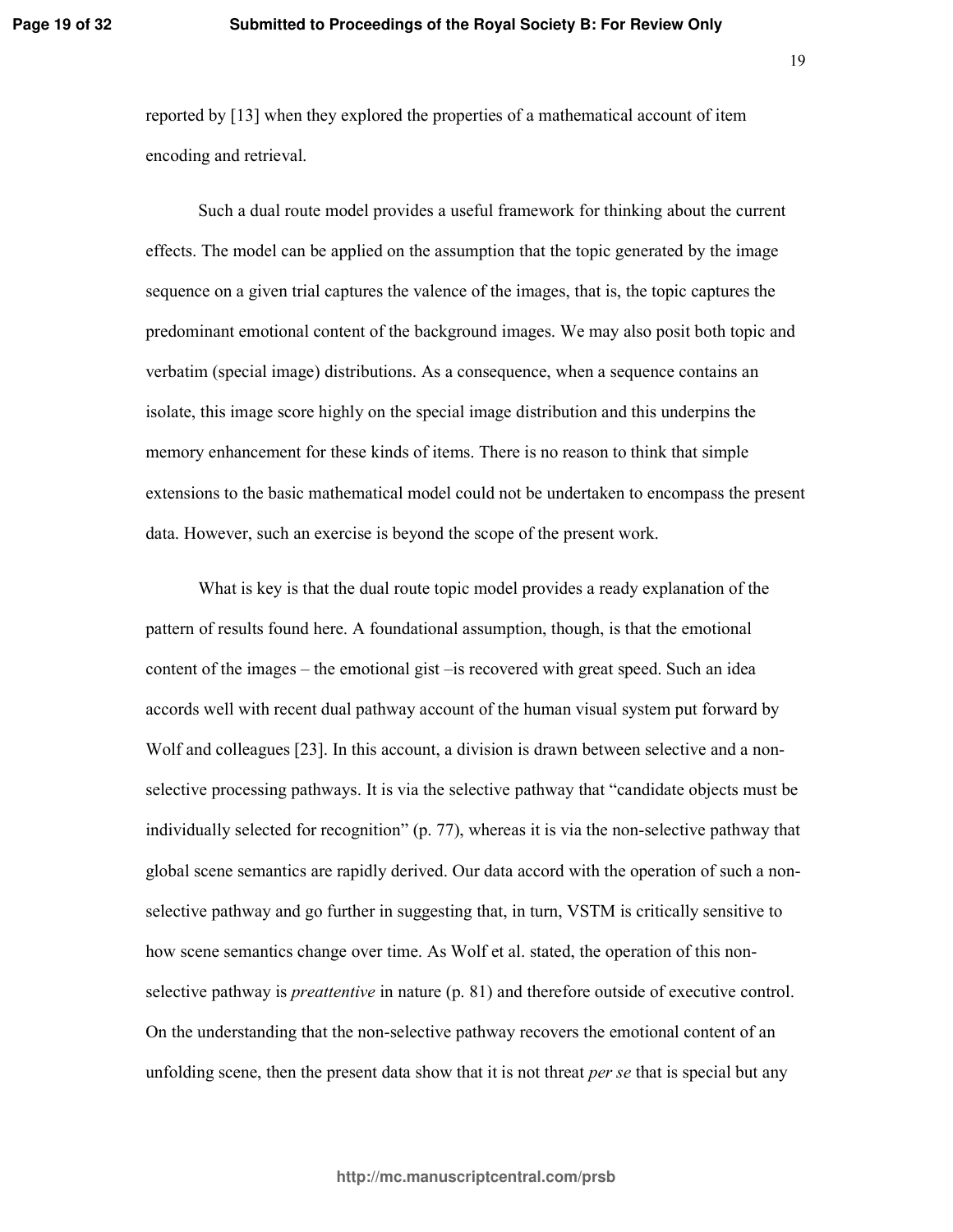stimulus that differs from the predominant emotional content. As a consequence, we claim that images that deviate in emotional content from the current context stand out in memory.

The central finding here is that it is emotional distinctiveness rather than emotional per se that is important in VSTM. Appeals to item distinctiveness are common in theories of short-term memory [24]. Here the claim, that emotionally distinctive items stand out in memory, only makes sense only on the basis of the sorts of gist processing mechanisms that we have discussed. We see these as being different from attentional mechanisms.

It would be remiss not to mention the effects of category that were found. Looking across all of the experiments, the effects are not expressed consistently and in Experiment 2 there were no such effects. Further work is therefore needed to unpack how such conceptual information is retrieved and maintained over the short-term (cf.  $[25, 26]$ ). The current data do, however, suggest that the recovery and storage of categorical identity reflects mechanisms different from those that are concerned with processing emotional content.

It would also be remiss not to mention the topic of face processing, given that a given facial expression can convey a biological threat. The data from visual search studies are equivocal (see [27], Chapt. 16), as there is evidence both for the rapid detection of an angry facial expression (an anger superiority effect [28]) and evidence for the rapid detection of a happy facial expression (a happiness superiority effect [29]). However, there is more convincing evidence suggesting a VSTM advantage for angry expressions over less negative emotions [30, 31]. Currently work is under way to examine these effects in the context of the RSVP procedures used here. Given the importance of being able to interpret and keep track of social signals in conversation, it would be surprising to find that facial expression processing in VSTM is not special.

## (a) Additional considerations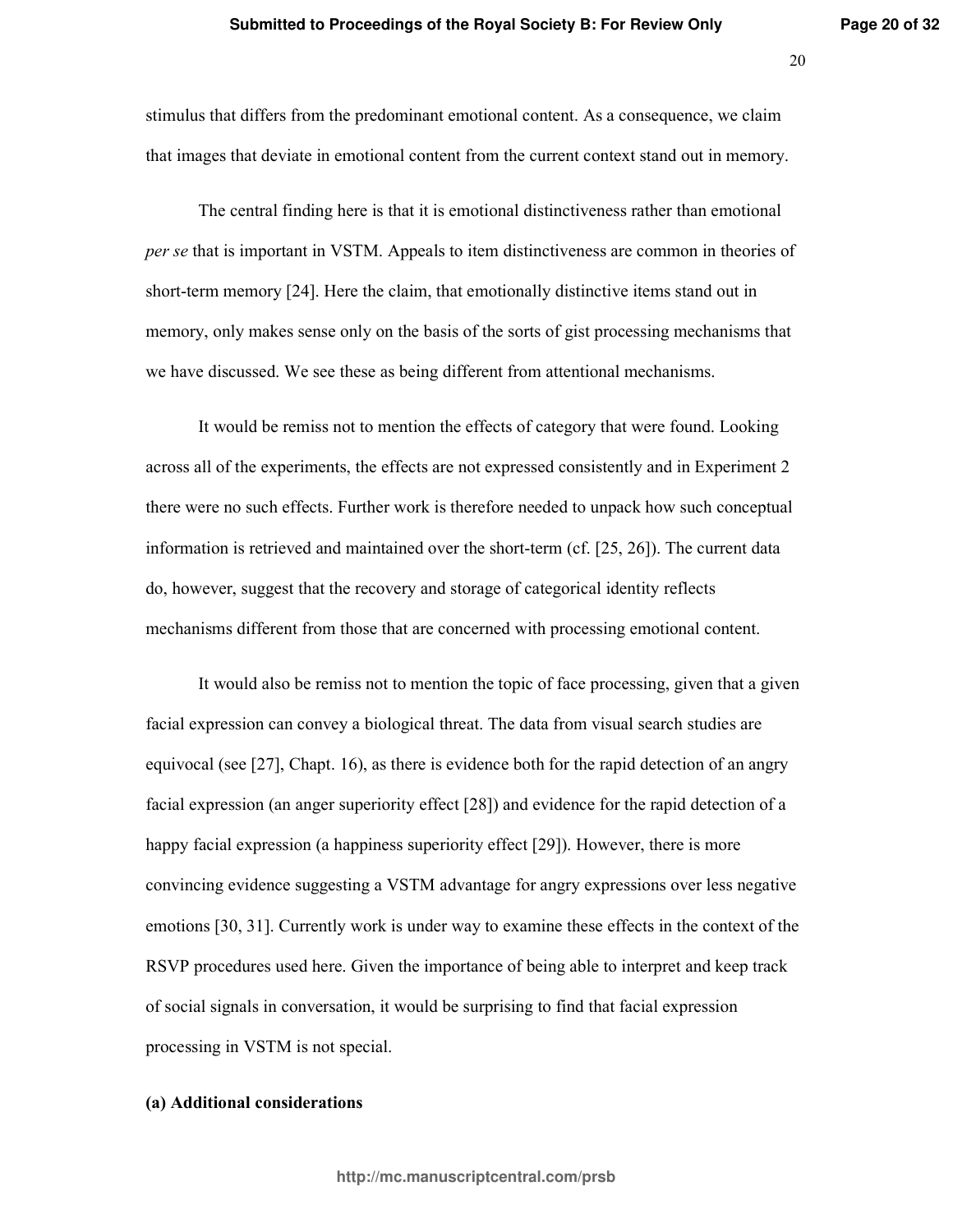In the foregoing, much has been made in distinguishing 'attentional' from 'memorial' processes. Whether such a simple distinction is helpful is moot especially given the intricacies of the interactions between cortical and sub-cortical mechanisms in the brain [32]. Nonetheless, in using the term "attentional" here, reference is to possible effects arising because of stimulus selection at encoding. We claim that we have ruled out perceptual distinctiveness accounts of the effects as considered in detail in Experiment 2. We have also considered the degree to which the effects reflect an attentional bias towards negatively emotionally charged stimuli: the blocking manipulation in Experiment 2 did not alter the central findings reported in Experiment 1. On these grounds, we do not accept that the effects we report are, in these ways, attentional in nature.

We have, however, argued that the key visual difference between the threatening and non-threatening images is the presence of the snarl and it is this that marks out the isolate. We may therefore ask about the degree to which attention to this characteristic is at play. From the visual search literature, it is well established that it is far easier to register the presence of a critical feature than its absence (see for instance, the data on search asymmetries [33]). On these grounds, it is predicted that an isolate defined by the presence of a snarl would be remembered better than an isolate defined by its absence, if the effects were solely attentional in nature. However, the data show no such asymmetry. We, therefore, conclude that although the presence of a snarl conveys the threat content of an image it is not attention *per se* to this visual characteristic that is key: What is key is how the threat content of the images affects memory.

Other ideas about selective attention to items as maintained in VSTM have begun to emerge in the literature (see e.g., [34]). In this way, the simple distinction between attentional and memorial processes becomes blurred. The extant data [34] suggest that in some circumstances (*i.e.*, when four simple coloured geometrical shapes are presented once every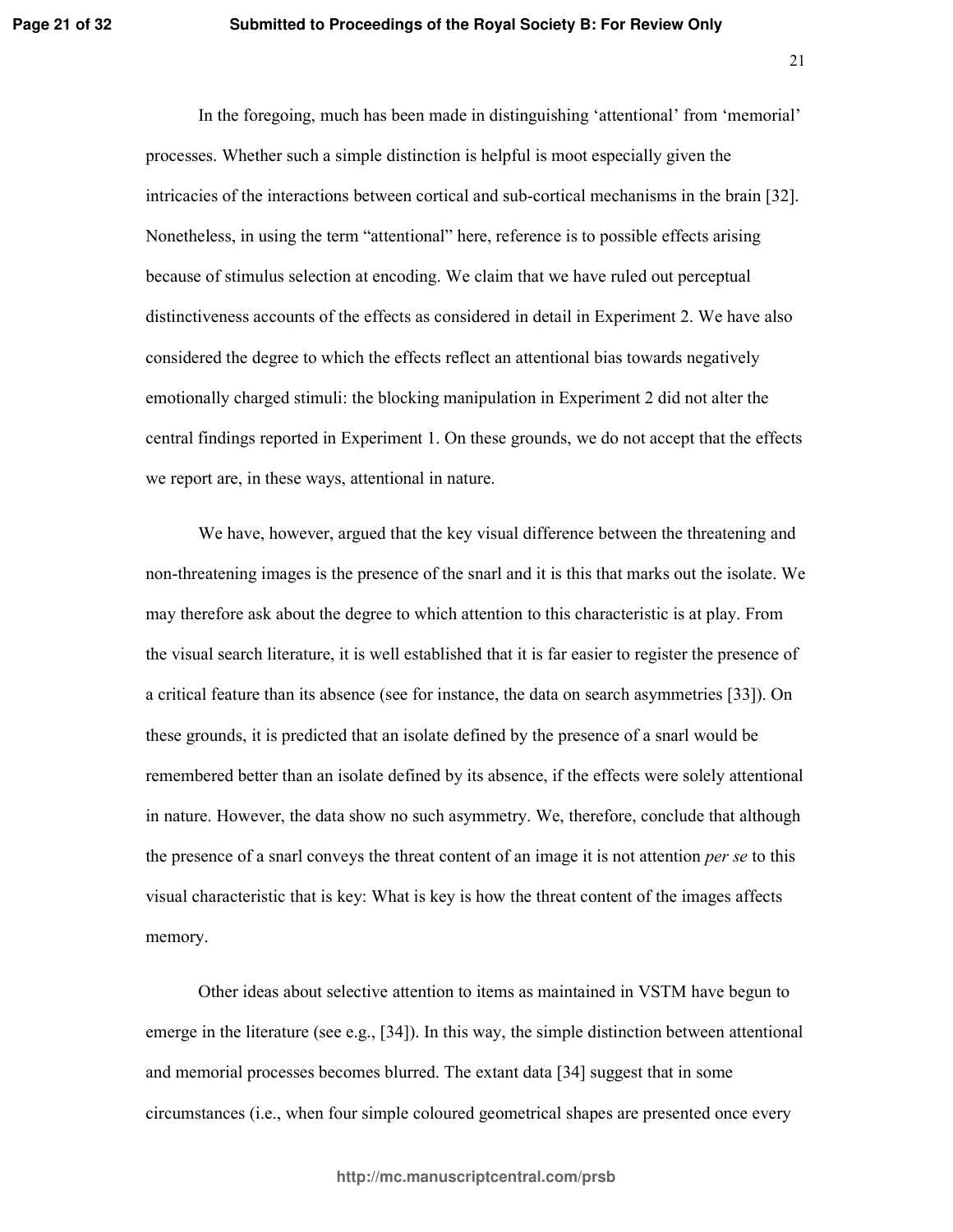500 ms in sequence) participants can exert some control over memory for the items. In contrast, here we have tested some traditional ideas regarding attention as a process of stimulus selection during encoding see [35] and have found these to be wanting. Our current position is that the present data sit most comfortably with extant ideas about the operation of preattentive mechanisms and memory over the short term. Future work could usefully examine the degree to which visual memory for emotionally-charged materials can be determined by subjective control.

We are also mindful of the issues over whether 'emotional' effects arise because of the valence of a stimulus or its arousing nature [36]. We note that our threatening images have been rated as being both more threatening than the non-threatening images but also that the threatening images have been rated as being more arousing than our non-threatening images. Clearly further research could address this issue directly by systematically combining these two factors in new experiments. What we can conclude from the present findings, however, is that it is not the level of threat or level of arousal of the isolate that is key, but whether the isolate deviates from the other items in terms of its content.

#### 4. Conclusions

Here we report a novel set of findings that show that VSTM is particularly sensitive to rapidly unfolding scene semantics - items that convey a contrasting emotional valence to the background stand out in memory. In the past, it has been shown that there is emotional memory enhancement for negatively charged images, but here we show that it is distinctive emotional valence that is key not threat *per se*. In adopting a dual route topic account from the verbal memory literature, we cast light on a basic characteristic of how memory in general operates over brief intervals. We offer an account that implicates memorial rather than attentional processes.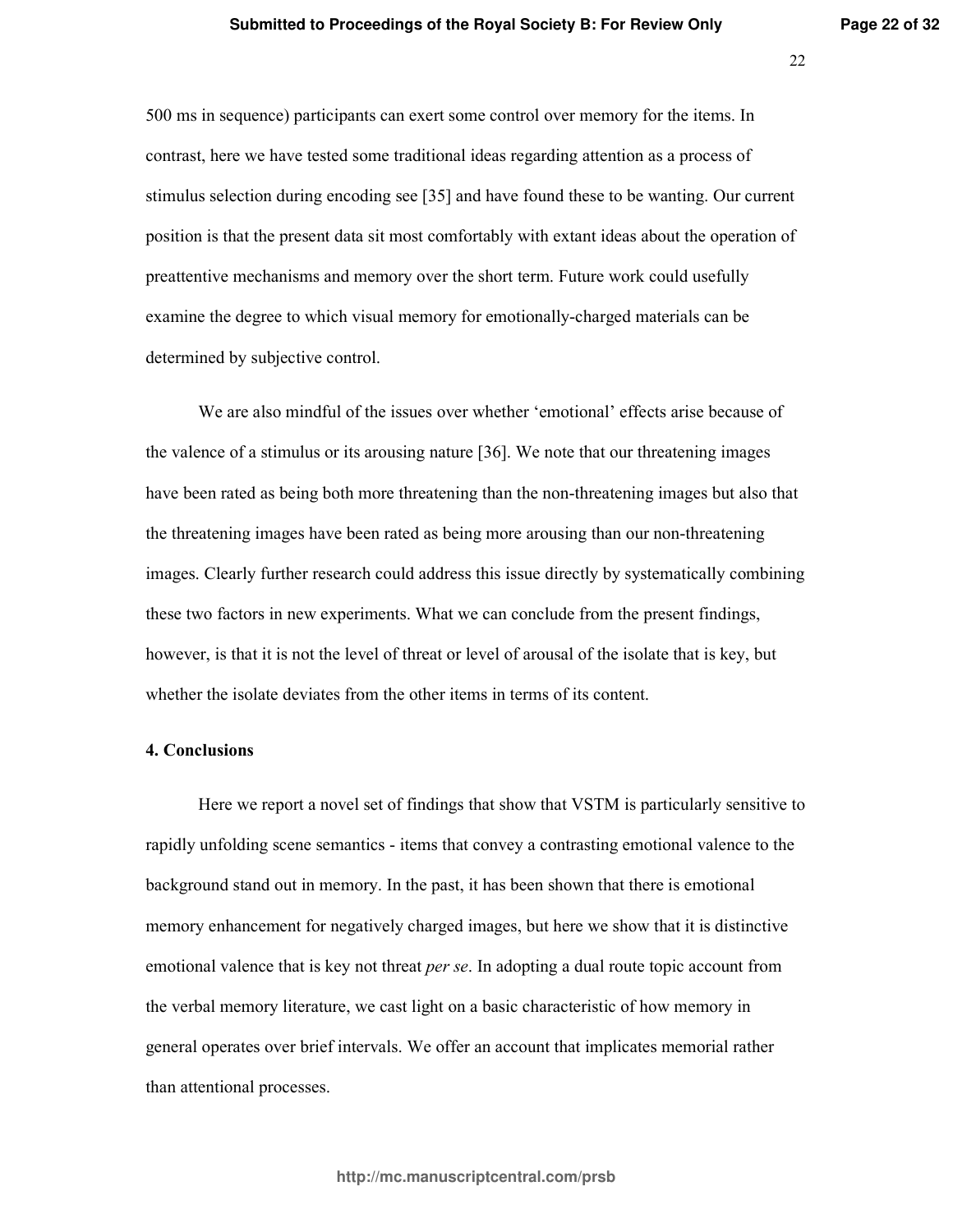Ethics. Ethical approval for the experimental work was obtained from the Departmental Ethical Committees of the Department of Psychology at The University of York and of the Department of Psychology at Liverpool Hope University prior to data collection.

**Data accessibility.** The data are available on the Open Science Framework - osf.io/73tmf

**Author contributions.** P.Q. as the principal investigator instigated this work and was primarily responsible for the data collection, generation of the E-prime scripts and production of the manuscript. Y.Y. provided further help with E-prime and was primarily responsible for data collection in the supplementary experiment. D.C provided further help and advice and was responsible for the subsidiary statistical analyses reported in Experiment 2. All authors contributed to the final write-up.

## **References**

 $1<sup>1</sup>$ Ohman A. Distinguishing unconscious from conscious emotional processes: Methodological considerations and theoretical implications. In: Dalgleish T, Powers MJ, editors. Handbook of cognition and emotion. Chichester, England: Wiley; 1999. p. 321-52.

 $2.$ Öhman A, Mineka S. Fears, phobias, and preparedness: Toward an evolved module of fear and fear learning. Psychol Rev. 2001;108:483-522. (http://dx.doi.org/10.1037//0033-295X.108.3.483)

 $3<sub>1</sub>$ Öhman A, Flykt A, Esteves F. Emotion drives attention: Detecting the snake in the grass. J Exp Psychol Gen. 2001;130:466-78. (http://dx.doi.org/10.1037//0096-3445.130.3.466)

 $4.$ Tipples J, Young AW, Quinlan PT, Broks P, Ellis AW. Searching for threat. Q J Exp Psychol. 2002;55A:1007-26. (http://dx.doi.org/DOI:10.1080/02724980143000659)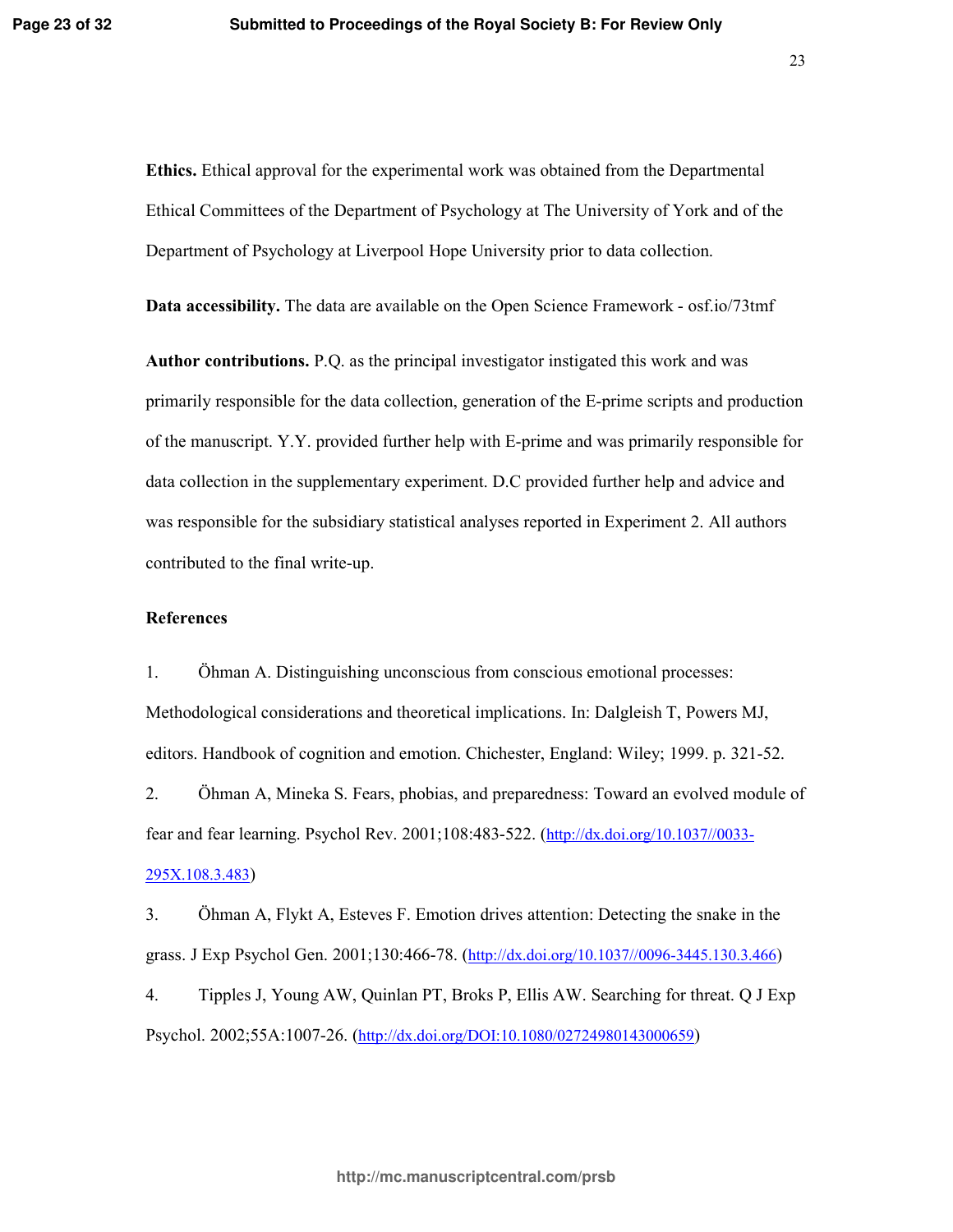5. Quinlan PT. The visual detection of threat: A cautionary tale. Psychon Bull Rev.

2013;20:1080-101. (http://dx.doi.org/10.3758/s13423-013-0421-4)

6. Cowan N. The magical number 4 in short-term memory: A reconsideration of mental storage capacity. Behav Brain Sci. 2001;24:87-185.

 $(\frac{http://dx.doi.org/10.1017/S0140525X01003922}{http://dx.doi.org/10.1017/S0140525X01003922})$ 

Gorgoraptis N, Catalao RFG, Bays PM, Husain M. Dynamic updating of working 7. memory resources for visual objects. J Neurosci. 2011;31:8502-11.

 $(\frac{http://dx.doi.org/10.1523/JNEUROSCI.0208-11.2011}{http://dx.doi.org/10.1523/JNEUROSCI.0208-11.2011})$ 

8. Harris CR, Pashler H. Enhanced memory for negatively emotionally charged pictures without selective rumination. Emotion. 2005;5:191-9. (http://dx.doi.org/10.1037/1528-

3542.5.2.191)

9. Reinecke A, Rinck M, Becker ES. Spiders crawl easily though the bottleneck: Visual working memory for negative stimuli. Emotion. 2006;6:438-49.

 $(http://dx.doi.org/10.1037/1528-3542.6.3.438)$ 

10. Malijkovic V, Martini P. Short-term memory for scenes with affective content. J Vis. 2005;5:215-29. (http://dx.doi.org/10.1167/5.3.6)

 $11.$ Lindström BR, Bohlin G. Emotion processing facilitates working memory

performance. Cogn Emot. 2011;25:1196-204. (http://dx.doi.org/10.1080/02699931.2010.527703)

12. Hunt RR. The subtlety of distinctiveness: What von Restorff really did. Psychon Bull Rev. 1995;2:105-12. (http://dx.doi.org/10.3758/BF03214414)

13. Hunt RR, Lamb CA. What causes the isolation effect? J Exp Psychol Learn Mem Cogn. 2001;27:1359-66.

14. Bireta TJ, Mazzei CM. Does the isolation effect require attention? Mem Cognit. 2016;44:1-14. (http://dx.doi.org/10.3758/s13421-015-0538-y)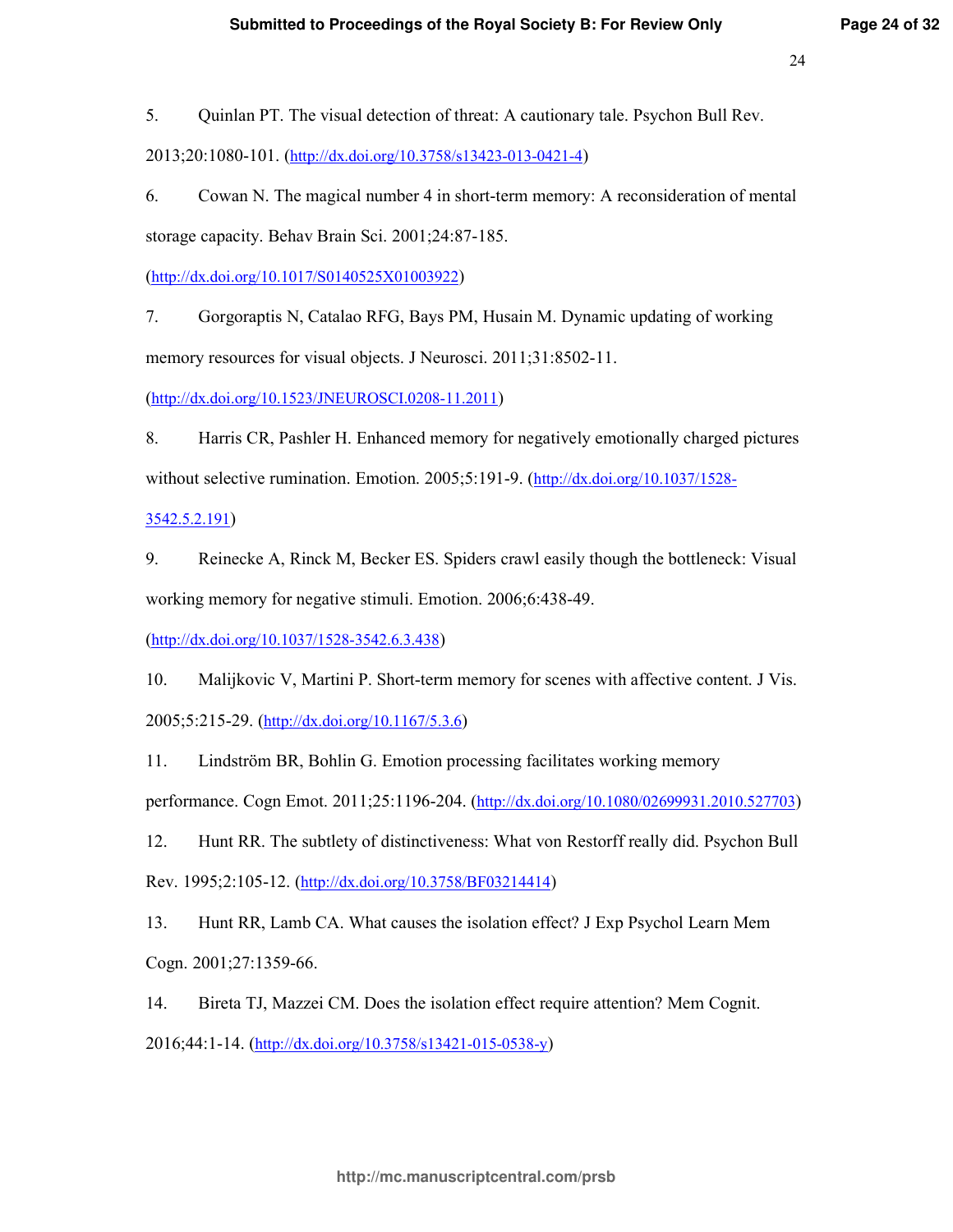15. Yue Y, Quinlan PT. Appraising the role of visual threat in speeded detection and classification tasks. Front Psychol. 2015;6:755.  $(\frac{http://dx.doi.org/10.3389/fpsyg.2015.00755)}$ 

16. Darwin C. The expression of the emotions in man and animals. London, UK: James Murray; 1873.

17. Schneider W, Eschman A, Zuccolotto A. E-Prime user's guide. Pittsburgh, PA: Psychology Software Tools Inc.; 2002.

18. Schneider W, Shiffrin RM. Controlled and automatic human information processing: I. Detection, search and attention. Psychol Rev.  $1977;84:1-66$ . (http://dx.doi.org/10.1037/0033- $295X.84.1.1)$ 

19. Bentin S, Moscovitch M, Nirhod O. Levels of processing and selective attention effects on encoding in memory. Acta Psychol (Amst). 1998;98:311-41.

20. Oliva A, Torralba A. Modeling the Shape of the Scene: A Holistic Representation of the Spatial Envelope. Int J Comput Vis. 2001;42:145-75.

 $21.$ Team TRC. R: A language and environment for statistical computing. Vienna, Austria: R Foundation for Statistical Computing: 2014.

22. Steyvers M, Griffiths TL. Rational analysis as a link between human memory and information retrieval. In: Chater N, Oaksford M, editors. The Probabilistic Mind: Prospects from Rational Models of Cognition. Oxford, UK: Oxford University Press; 2008. p. 329-49.

23. Wolfe JM, Võ MLH, Evans KK, Greene MR. Visual search in scenes involves selective and nonselective pathways. Trends Cogn Sci. 2011;15:77-84.

 $(\frac{http://dx.doi.org/10.1016/j.tics.2010.12.001}{http://dx.doi.org/10.1016/j.tics.2010.12.001})$ 

24 Brown GDA, Neath I, Chater N. A temporal ratio model of memory. Psychol Rev. 2007;114. (http://dx.doi.org/10.1037/0033-295X.114.3.539)

25. Potter MC. Short-term conceptual memory for pictures. J Exp Psychol Hum Learn. 1976;2:509-22. (http://dx.doi.org/10.1037/0278-7393.2.5.509)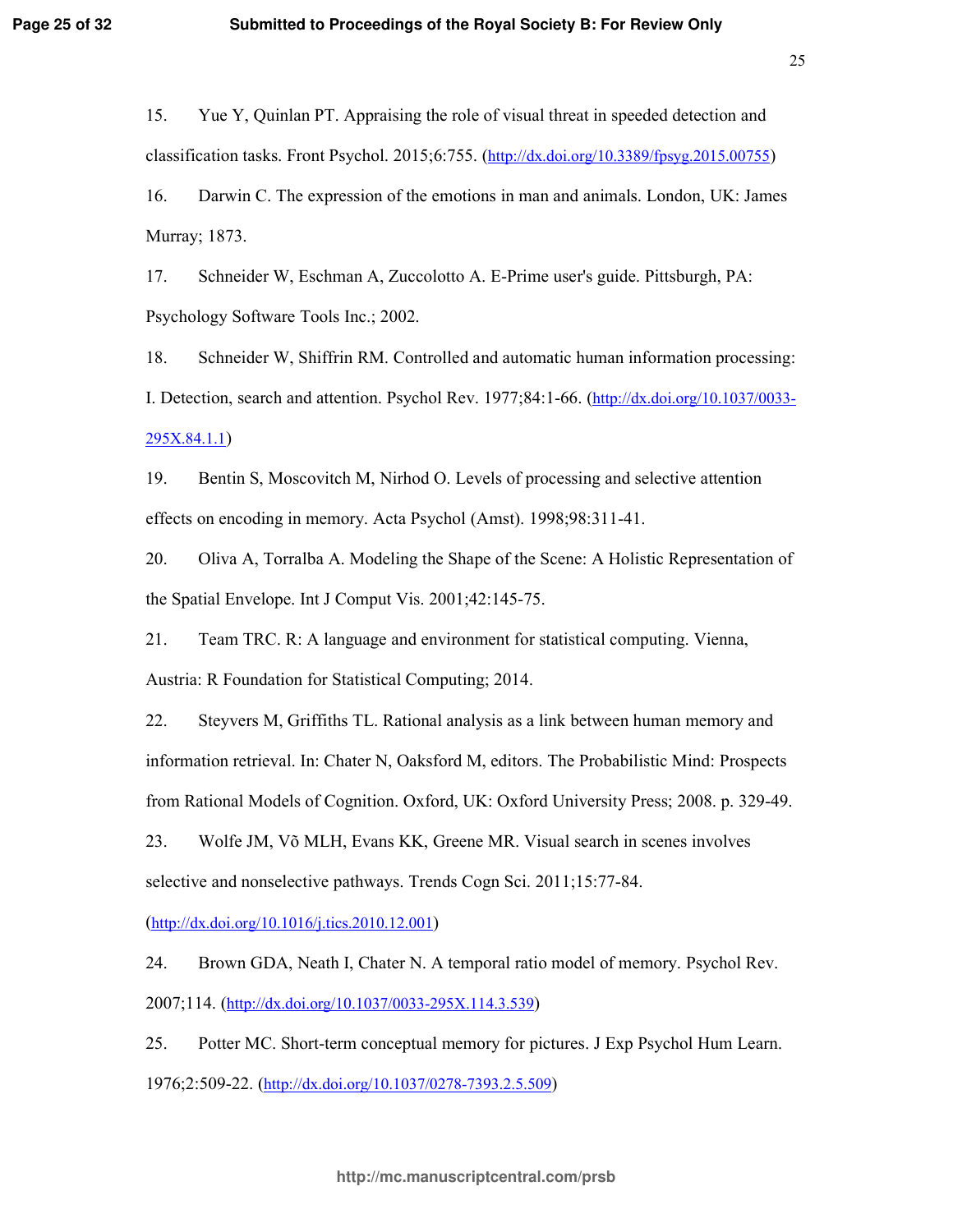26. Potter MC, Staub A, O'Connor DH. Pictorial and conceptual representation of glimpsed pictures. J Exp Psychol Hum Percept Perform. 2004;30:478-89.

(http://dx.doi.org/10.1037/0096-1523.30.3.478)

27. Quinlan PT, Dyson BJ. Cognitive Psychology. Harlow, England: Pearson; 2008.

28. Ohman A, Lundqvist D, Esteves F. The face in the crowd revisited: A threat advantage with schematic stimuli. J Pers Soc Psychol. 2001;80:381-96.

 $(\frac{http://dx.doi.org/10.1037/0022-3514.80.3.381})$ 

Juth P, Lundqvist D, Karlsson A, Öhman A. Looking for foes and friends: Perceptual 29 and emotional factors when finding a face in the crowd. Emotion. 2005;4:379-95.

 $(\frac{http://dx.doi.org/10.1037/1528-3542.5.4.379}{http://dx.doi.org/10.1037/1528-3542.5.4.379})$ 

 $30<sub>1</sub>$ Jackson MC, Linden DEJ, Raymond JE. Angry expressions strengthen the encoding and maintenance of face identity representations in visual working memory. Cogn Emot. 2014;28:278-97. (http://doi.org/10.1080/02699931.2013.816655)

 $31.$ Jackson MC, Wu C-Y, Linden DEJ, Raymond JE. Enhanced visual short-term memory for angry faces. J Exp Psychol Hum Percept Perform. 2014;35:363-74.

 $(http://doi.org/10.1037/a0013895)$ 

32. Pessoa L, Adolphs R. Emotion processing and the amygdala: from a 'low road' to 'many roads' of evaluating biological significance. Nat Rev Neurosci. 2010;11:773-82.  $(http://dx.doi.org/10.1038/nrn2920)$ 

33. Wolfe JM. Asymmetries in visual search: An introduction. Percept Psychophys. 2001;63:381-9.

 $34$ Hu Y, Hitch GJ, Baddeley AD, Zhang M, Allen RJ. Executive and Perceptual Attention Play Different Roles in Visual Working Memory: Evidence From Suffix and Strategy Effects. J Exp Psychol Hum Percept Perform. 2014;40:1665-78.

 $(\frac{http://dx.doi.org/10.1037/a0037163}{http://dx.doi.org/10.1037/a0037163})$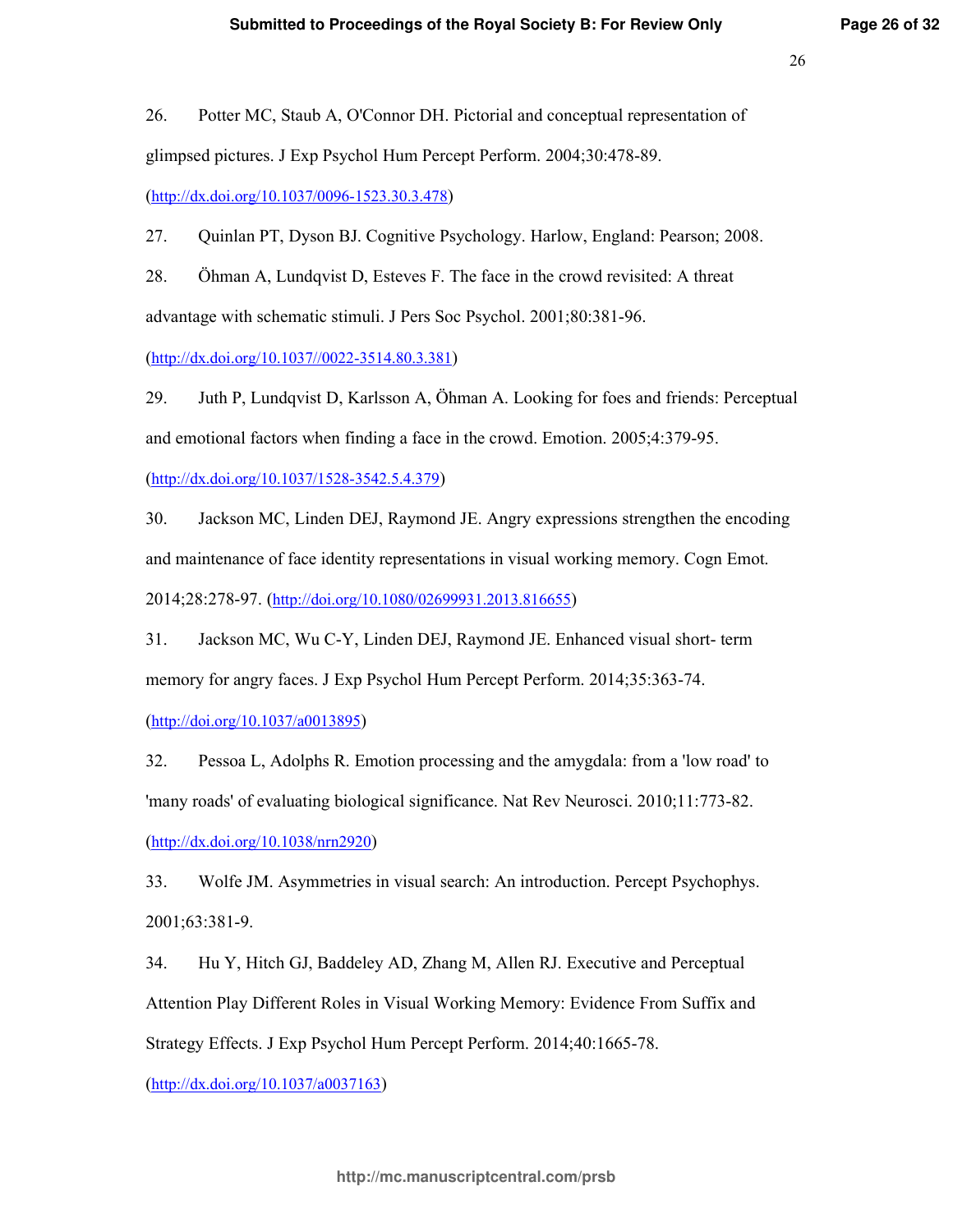35. Quinlan PT. On the use of the term 'attention'. In: Mitchell CJ, Le Pelley ME, editors. Attention and associative learning From brain to behaviour. Oxford, UK: OUP; 2010. p. 217-43.

 $36.$ Kensinger EA, Corkin S. Memory enhancement for emotional words: Are emotional words more vividly remembered than neutral words? Mem Cognit. 2003;31:1169–80.

 $(http://dx.doi.org/10.3758/BF03195800)$ 

37. Bakeman R, McArthur D. Picturing repeated measures: Comments on Loftus, Morrison, and others. Behav Res Methods Instrum Comput. 1996;28:584-9.

 $(http://dx.doi.org/10.3758/BF03200546)$ 

## **Figure Captions**

**Figure 1.** A schematic representation of the sequence of events on a trial. Some of the photoimages are not the originals due to copyright reasons.

**Figure 2.** Mean levels of accuracy for the conditions of interest in Experiment 1. Error bars represent 95% confidence intervals as defined in [37]. Diff = Target is from a different category to that of the background images. Same  $=$  Target and background images are from the same category. NT-B = Non-threatening background images,  $T-B$  = Threatening background images, NT-T = Non-threatening target,  $T-T$  = Threatening target.

**Figure 3.** Mean levels of accuracy for the conditions of interest in Experiment 2. Error bars represent 95% confidence intervals as defined in [37]. Diff = Target is from a different category to that of the background images. Same  $=$  Target and background images are from the same category. NT-B = Non-threatening background images,  $T-B =$ Threatening background images, NT-T = Non-threatening target,  $T-T$  = Threatening target.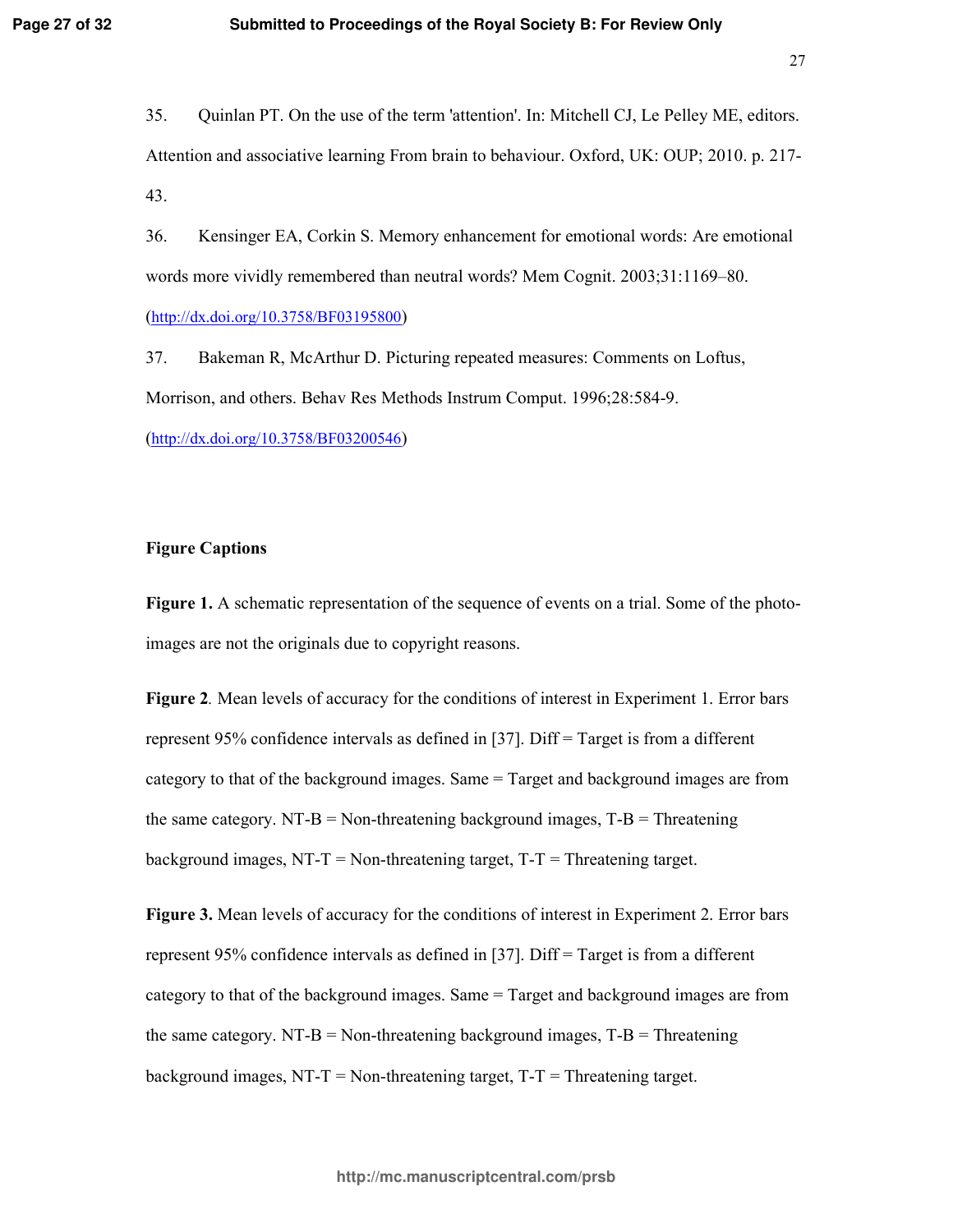# **Table Caption**

Table 1. Ratings of threat and arousal for the image sets used in Experiment 2. All ratings

were taken on a 1-7 Likert scale. SD stands for standard deviation.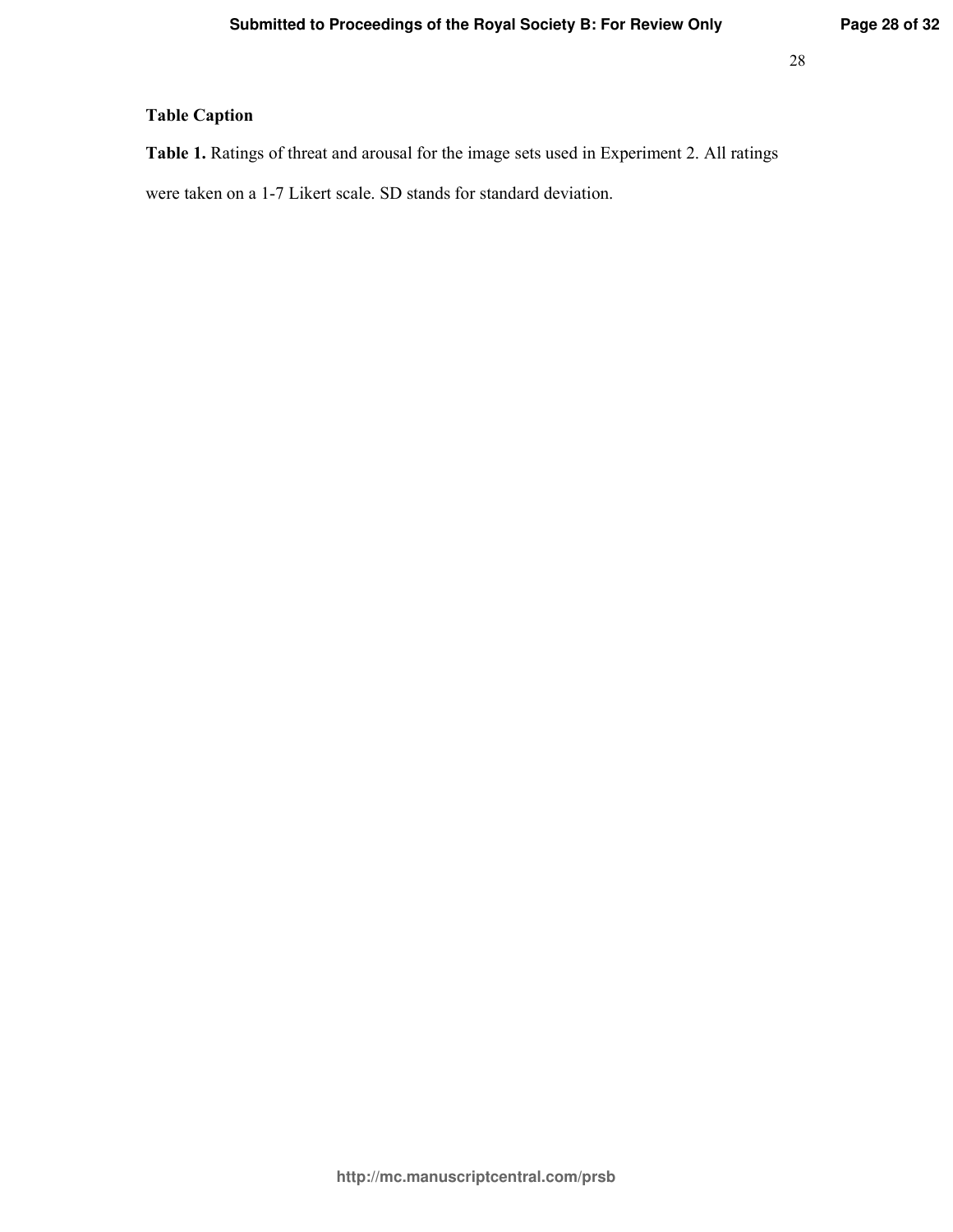# Submitted to Proceedings of the Royal Society B: For Review Only

| Biological | Threat rating            |           | <b>Arousal Rating</b> |           |  |  |
|------------|--------------------------|-----------|-----------------------|-----------|--|--|
| Category   |                          |           |                       |           |  |  |
|            | Mean                     | <b>SD</b> | Mean                  | <b>SD</b> |  |  |
|            | 'Threatening' Images     |           |                       |           |  |  |
| Dogs       | 5.77                     | 0.67      | 4.17                  | 1.73      |  |  |
| Cats       | 5.87                     | 0.78      | 4.20                  | 1.84      |  |  |
|            | 'Non-threatening' Images |           |                       |           |  |  |
| Dogs       | 1.55                     | 0.74      | 3.00                  | 1.41      |  |  |
| Cats       | 1.71                     | 0.76      | 3.01                  | 1.37      |  |  |

Table 1.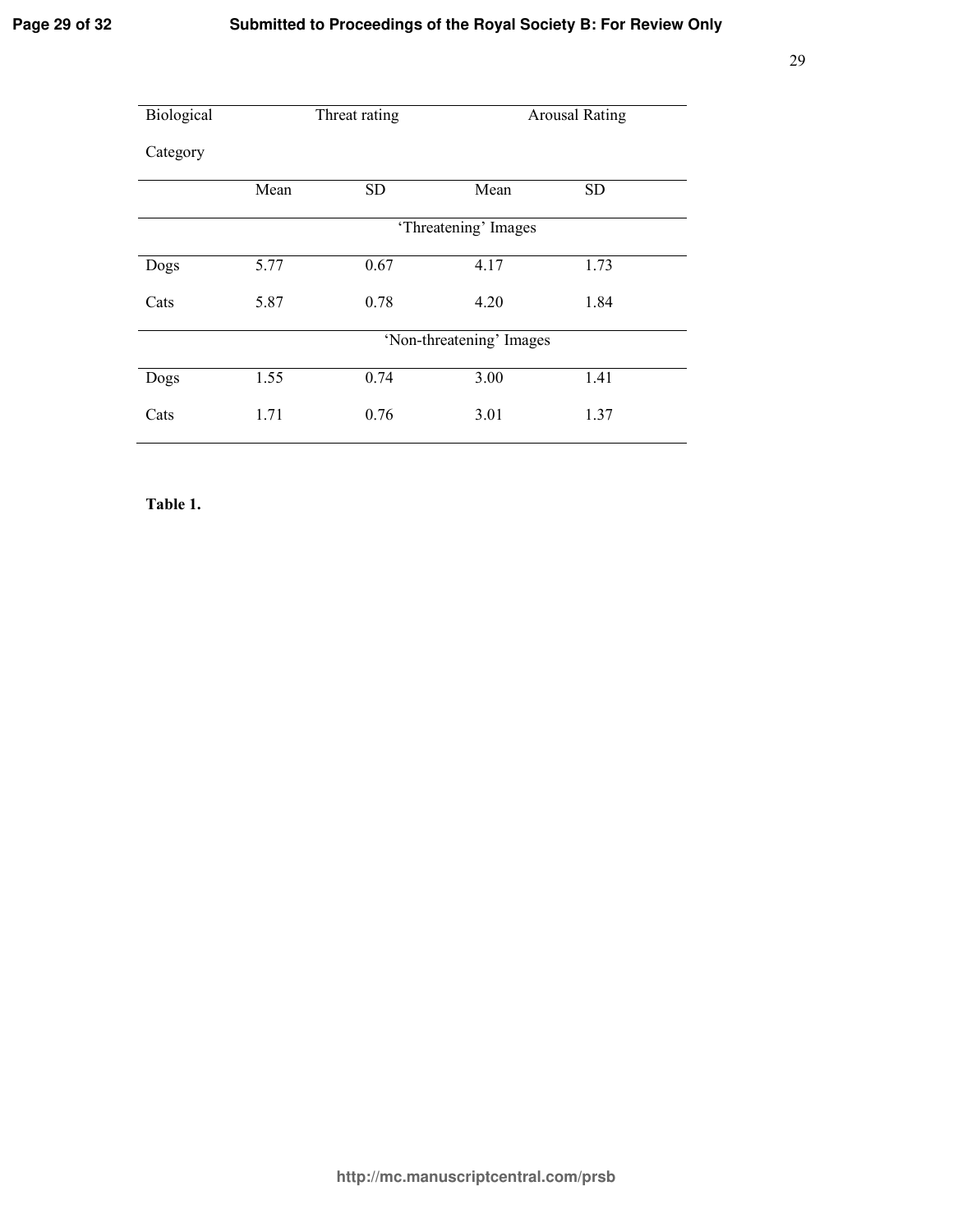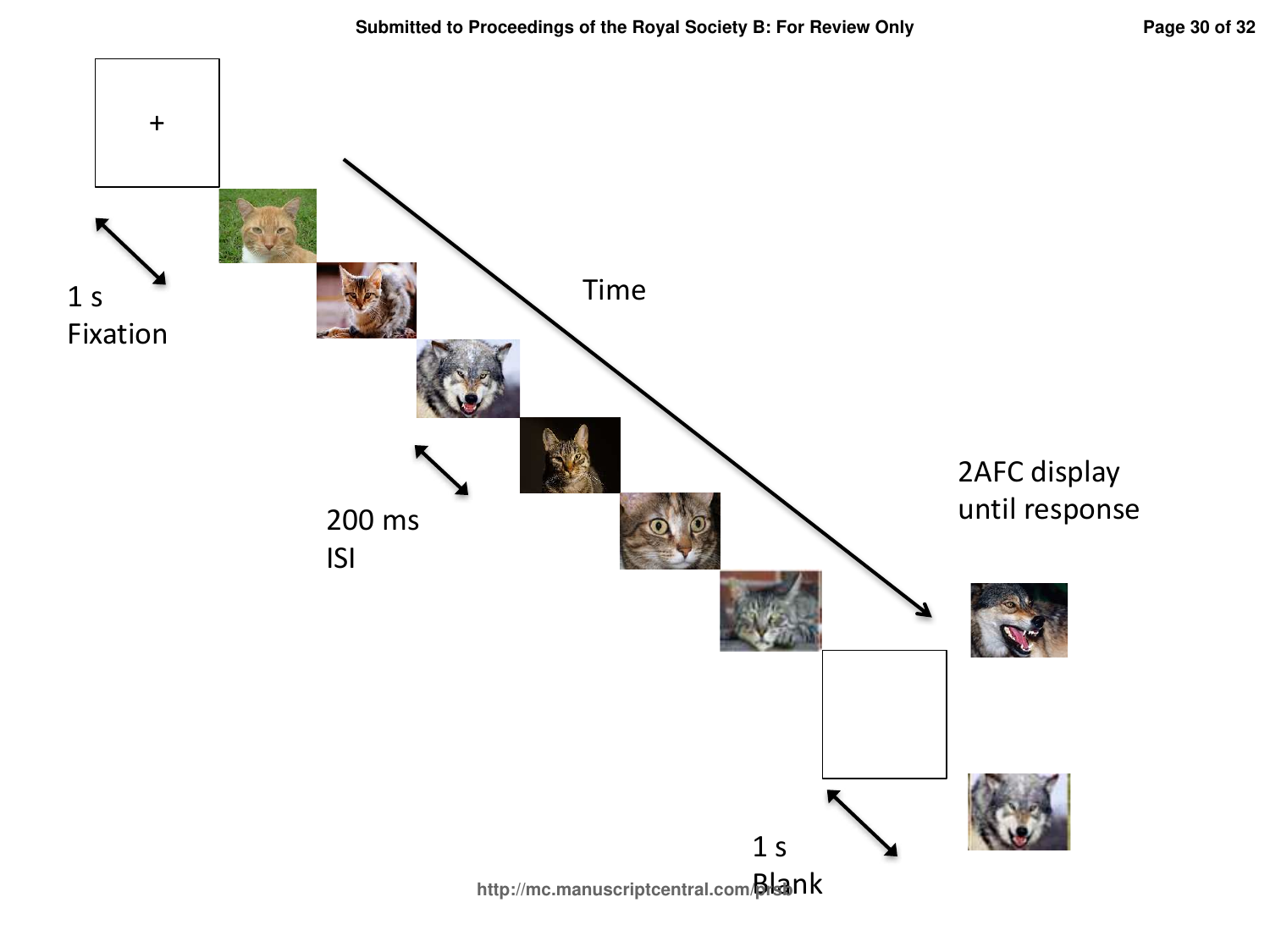